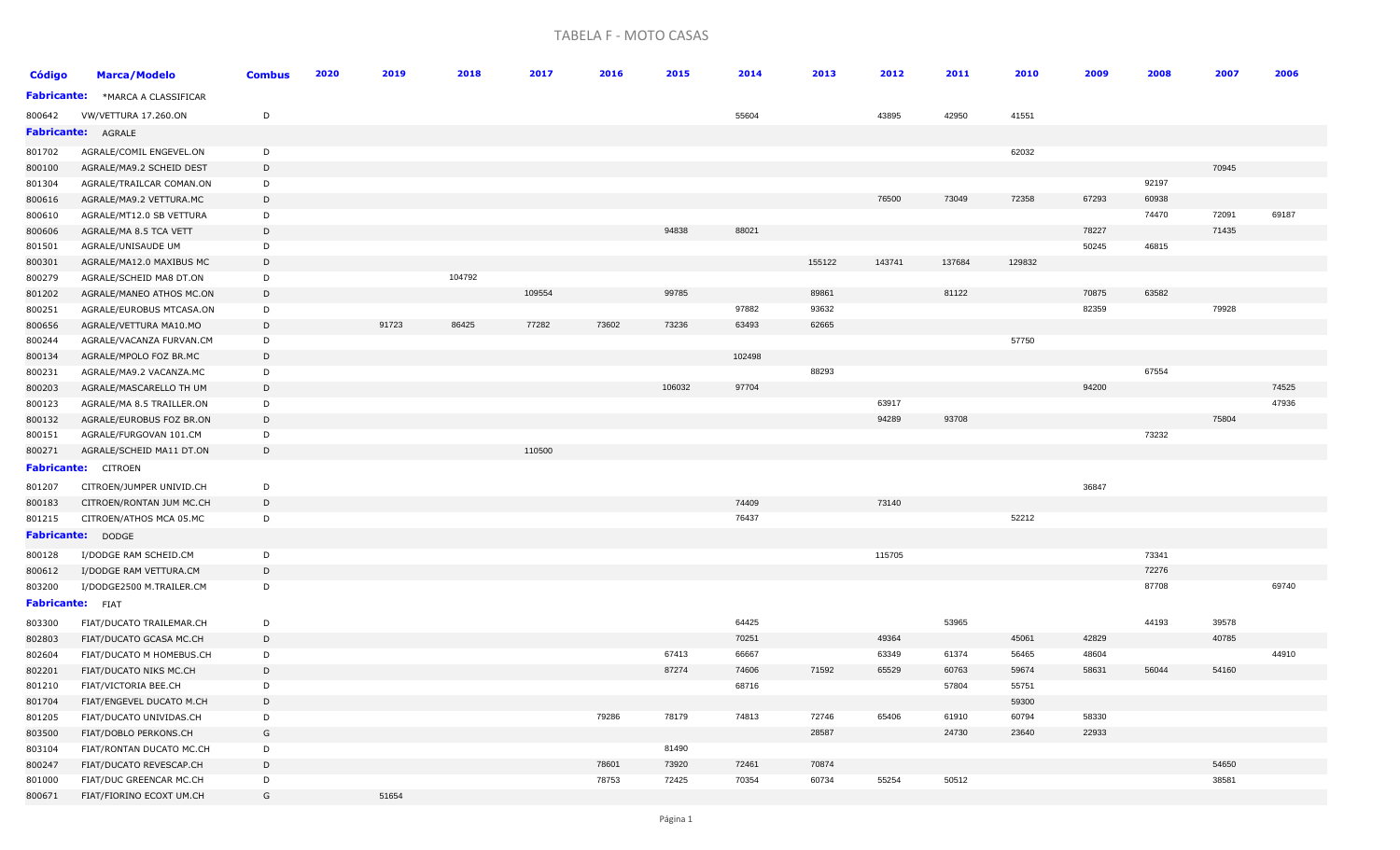| Código           | <b>Marca/Modelo</b>               | <b>Combus</b> | 2020   | 2019   | 2018   | 2017   | 2016   | 2015   | 2014   | 2013   | 2012   | 2011   | 2010   | 2009  | 2008  | 2007  | 2006  |
|------------------|-----------------------------------|---------------|--------|--------|--------|--------|--------|--------|--------|--------|--------|--------|--------|-------|-------|-------|-------|
| 800671           | FIAT/FIORINO ECOXT UM.CH          | D             | 55135  | 51654  |        |        |        |        |        |        |        |        |        |       |       |       |       |
| 803102           | FIAT/SITNEI DUCATO MC.CH          | D             |        |        |        |        |        | 25968  | 24781  |        |        |        |        |       |       |       |       |
| 800153           | FIAT/DUCATO MC CIRILO.CH          | D             |        |        |        |        |        |        |        |        |        | 56403  |        |       |       |       |       |
| 800668           | I/FIAT DUCATO GREENMC.CH          | D             | 130388 | 124180 |        |        |        |        |        |        |        |        |        |       |       |       |       |
| 800502           | FIAT/DUC TRANSFORM MC             | D             |        |        |        |        | 84460  |        | 74606  |        |        | 53948  | 50900  |       | 43607 |       |       |
| 801201           | FIAT/DUCATO ATHOS MC.CH           | D             |        |        |        |        |        |        |        | 53135  |        |        |        | 45378 | 42338 |       |       |
| 823002           | FIAT/FAG MCA 03.CH                | D             |        |        |        |        | 69090  | 62948  |        |        |        |        |        |       | 28840 |       |       |
| 800159           | FIAT/DELKA MOTORHOME.CH           | D             |        |        |        |        |        | 84236  |        |        | 60559  | 57805  | 55758  |       |       | 49852 | 49450 |
| Fabricante: FORD |                                   |               |        |        |        |        |        |        |        |        |        |        |        |       |       |       |       |
| 800148           | FORD/TRAILERCAR HOME.CT           | D             |        |        |        |        |        | 74833  | 71709  |        |        | 63338  | 62779  |       |       |       |       |
| 800158           | FORD/C815 TOURLIFE.CM             | D             |        |        |        |        |        |        | 75578  |        |        | 65539  |        |       |       | 62859 |       |
| 802613           | I/FORD HOMEBUS TRANSIT.C          | D             |        |        |        |        |        |        |        | 135590 |        | 133796 |        |       |       |       |       |
| 800234           | I/FORD TRANSIT MAR MC.CH          | D             |        |        |        |        |        |        |        | 153861 |        | 152490 |        |       |       |       |       |
| 802103           | FORD/DUARON 4X4 MHOME.CM          | D             |        |        |        | 119717 | 112254 |        | 104774 |        | 95424  | 92611  | 89794  |       |       |       |       |
| 802101           | I/FORD TRANSIT PFISTE.CH          | D             |        |        |        |        |        |        |        |        | 50731  | 48909  |        | 37004 |       |       |       |
| 800636           | I/FORD VETTURA TRANS.CH           | D             |        |        |        |        |        |        |        |        | 122277 | 115310 | 105164 |       | 62455 |       |       |
| 801602           | FORD/ITAPOA OFFROAD.CT            | D             |        |        |        |        | 85485  | 83683  |        |        |        | 74220  |        |       |       |       |       |
| 800620           | FORD/F4000 VETTURA.CM             | D             |        |        |        |        |        |        |        |        |        |        | 72577  | 71460 | 69630 |       |       |
| 801220           | I/FORD VICTORIA TRANS.CH          | D             |        |        |        |        |        |        |        | 86465  | 83238  | 78426  |        |       |       |       |       |
| 801213           | FORD/VICTORIA F4000.CM            | D             |        |        | 101943 |        |        | 93114  | 87049  |        |        | 71688  |        | 69307 |       |       |       |
| 801101           | I/FORD350L ANHANGUERA.CH          | D             |        |        |        |        |        |        |        |        |        | 60601  |        | 54444 | 50348 |       |       |
| 800248           | FORD/CARGO2423 AT MD.CM           | D             |        |        |        |        |        |        |        | 117462 |        |        |        |       |       |       |       |
|                  | <b>Fabricante:</b> FREIGHTLINER   |               |        |        |        |        |        |        |        |        |        |        |        |       |       |       |       |
| 800181           | I/FREIGHTLINER PALAZZO T          | D             |        |        |        |        |        |        | 167071 |        |        |        |        |       |       |       |       |
|                  | <b>Fabricante:</b> GM - CHEVROLET |               |        |        |        |        |        |        |        |        |        |        |        |       |       |       |       |
|                  |                                   |               |        |        |        |        |        |        |        |        |        |        |        |       |       |       |       |
| 804201           | CHEVROLET/DUARON AT S.CH          | D             |        |        |        |        | 99544  |        |        | 84854  |        |        |        |       |       |       |       |
|                  | Fabricante: HYUNDAI               |               |        |        |        |        |        |        |        |        |        |        |        |       |       |       |       |
| 800114           | HYUNDAI/SCHEID CONECT.CH          | D             |        |        |        |        |        |        |        |        |        |        |        |       |       | 36504 |       |
|                  | Fabricante: IVECO-FIAT            |               |        |        |        |        |        |        |        |        |        |        |        |       |       |       |       |
| 800615           | IVECO/DAILY VETTURA.CM            | D             |        |        |        |        |        |        |        | 66093  |        | 57903  | 55491  | 51148 | 50178 | 48288 |       |
| 803303           | IVECO/DAILY TRAILEMAR.CH          | D             |        |        |        |        |        |        |        |        |        |        |        | 47495 | 44240 |       |       |
| 801601           | IVECO/ITAPOA ACONC.CM             | D             |        |        |        |        | 91641  | 87278  | 80158  | 73617  | 66920  | 63198  | 53379  | 51574 | 48330 | 47461 |       |
| 801600           | IVECO/D ITAPOA PETIT.CH           | D             |        |        |        |        |        |        | 99528  | 91524  |        | 74644  | 71221  | 69819 | 61307 | 58090 |       |
| 803306           | IVECO/DAILY TRAILEMAR.CM          | D             |        |        |        |        |        |        |        |        | 55542  |        |        | 49626 |       |       |       |
| 800635           | IVECO/VETTURA ADVENT.CM           | D             |        |        |        |        |        |        |        |        |        |        | 52010  |       |       |       |       |
| 801303           | IVECO/TRAILCAR CONCOR.MC          | D             |        |        |        |        |        |        |        |        |        |        |        |       |       | 92790 |       |
| 800649           | IVECO/VETTURA 70C17.CM            | D             |        |        | 228176 |        | 194780 | 189262 | 175288 | 173199 | 172231 |        |        |       |       |       |       |
| 800652           | IVECO/RONTAN DAILY MC.CM          | D             |        |        |        |        |        |        |        |        |        | 60369  | 54220  |       |       |       |       |
| 800663           | IVECO/NEW DAILY 70C17.CM          | D             |        |        | 100318 |        | 84584  |        |        |        |        |        |        |       |       |       |       |
| 802000           | IVECO/D CHAPECO MC.CM             | D             |        |        |        | 85713  | 80956  | 73682  | 64986  |        | 58597  | 55174  |        | 49814 | 46646 | 45265 |       |
| 801217           | IVECO/VICTORIA CONEX.CM           | D             |        |        |        | 97181  |        | 93761  | 86112  | 79952  | 74975  | 72287  |        |       |       | 64246 |       |
| 800259           | IVECO/DAILAY 70 ALFLEN.CM         | D             | 93072  |        | 84611  | 81755  | 77897  |        | 69551  |        |        |        |        |       |       |       |       |
| 800665           | IVECO/DAILY DELKA MH.CM           | D             |        | 254270 |        |        |        |        |        |        |        |        |        |       |       |       |       |
| 800218           | IVECOFIAT/DAILYCIRILO.MC          | D             |        |        |        |        |        |        |        |        | 76671  |        |        | 59780 |       |       |       |
| 801211           | IVECO/VICTORIA SBEE.CM            | D             |        |        | 83071  |        | 79582  |        |        |        |        | 61246  | 57402  |       | 56916 |       | 52585 |
| 801208           | IVECO/DAILY ATHOS.CM              | D             |        | 183759 | 127424 | 123273 |        |        | 116260 | 109761 |        | 96546  |        |       |       | 77381 |       |
| 800206           | IVECO/D CC1 THB UM.CM             | D             |        |        |        | 85002  |        |        |        | 59893  |        |        |        |       |       |       |       |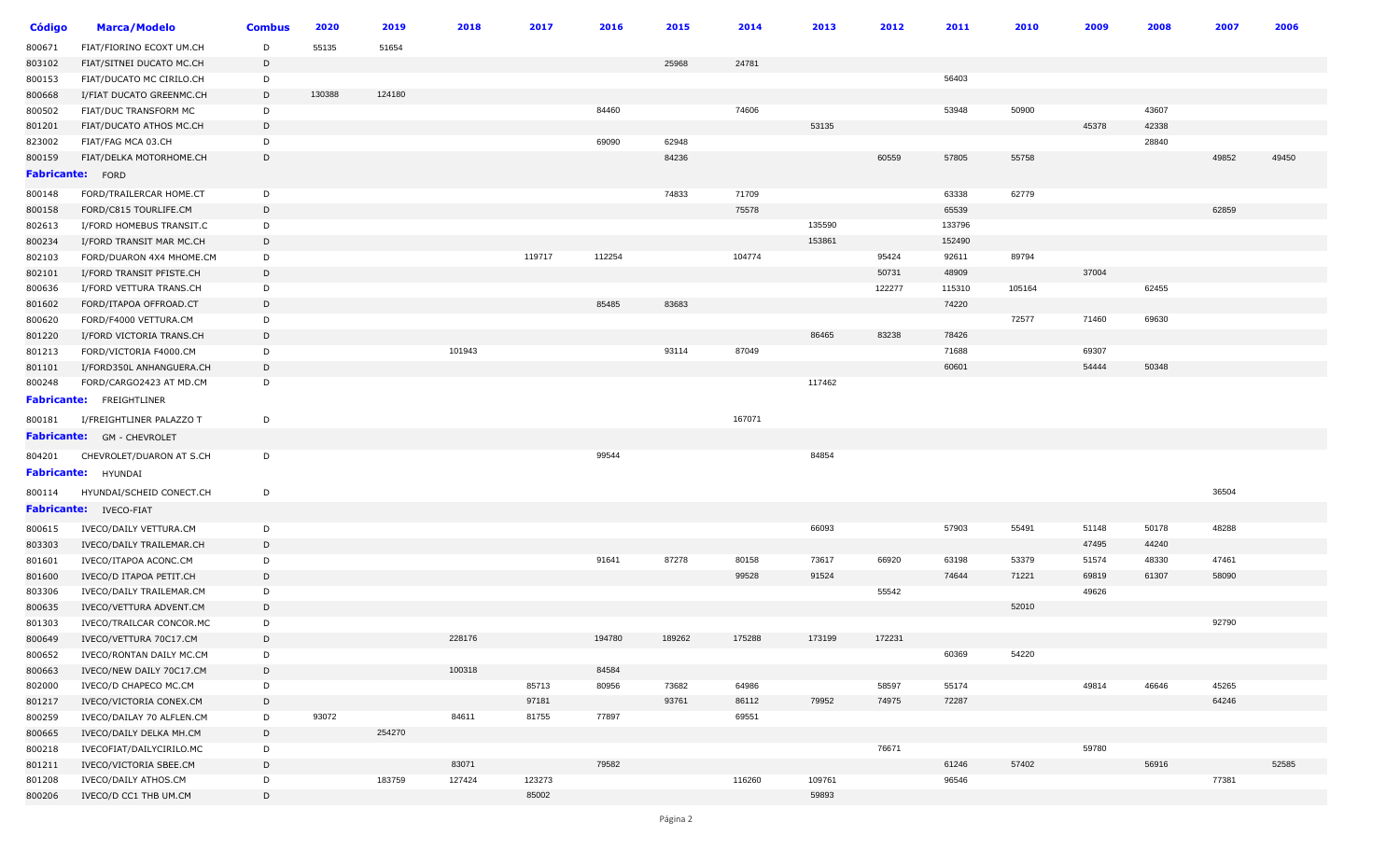| Código | <b>Marca/Modelo</b>                                 | <b>Combus</b> | 2020   | 2019   | 2018             | 2017   | 2016   | 2015            | 2014   | 2013   | 2012            | 2011   | 2010   | 2009   | 2008   | 2007  | 2006  |
|--------|-----------------------------------------------------|---------------|--------|--------|------------------|--------|--------|-----------------|--------|--------|-----------------|--------|--------|--------|--------|-------|-------|
| 800811 | IVECO/D 7017C SINACIO.CM                            | D             | 151531 |        |                  |        |        |                 |        |        |                 |        |        |        |        |       |       |
| 801100 | IVECO/ANHANGUERA MT.CM                              | D             |        | 211368 | 195847           | 186431 | 177553 | 169098          | 155302 | 147556 | 135840          | 122068 | 104226 | 101208 | 100952 | 98964 | 97765 |
| 801001 | IVECO/D GREENCAR MC.CH                              | D             |        |        | 94078            | 88862  |        |                 |        | 82167  |                 | 78321  | 72408  | 67448  |        |       |       |
| 801219 | IVECO/AUTOM CAMARI CO.CM                            | D             |        |        | 134141           | 113998 |        |                 |        | 61165  | 61114           |        |        |        |        |       |       |
| 800126 | IVECO/SCHEID CONECT.CH                              | D             |        |        |                  |        |        |                 |        |        |                 |        | 52988  |        |        |       |       |
| 800127 | IVECO/DAILY 70 GIZAK.CM                             | D             |        |        |                  |        | 73007  | 69530           | 65469  | 63426  | 61020           | 57989  | 51779  |        |        | 46882 |       |
| 803203 | IVECO/DAILY M.TRAILER.CM                            | D             |        | 100945 | 92024            | 80212  | 76393  | 72755           | 69118  | 62910  | 57554           | 57109  | 50442  |        | 48596  | 41842 |       |
| 802800 | IVECO/DAILY GCASA MTC2                              | D             |        |        |                  |        |        |                 |        | 60229  |                 |        | 47996  |        |        |       |       |
| 802501 | IVECO/SANTO INACIO 70.CM                            | D             |        |        |                  | 88339  | 77575  | 73004           | 67045  | 61577  | 54364           | 52754  | 50992  |        |        |       |       |
| 802605 | IVECO/DC3813 HOME BUS.CM                            | D             |        |        |                  |        |        |                 |        |        |                 |        |        |        |        |       | 61087 |
| 802502 | IVECO/SANTOINACIO 85D.CM                            | D             |        | 272958 | 262713           | 250202 | 240931 |                 | 203983 |        |                 |        |        |        |        |       |       |
| 802500 | IVECO/D SANTO INACIO.CM                             | D             |        |        |                  |        | 78051  |                 | 67710  | 62255  | 58283           | 56579  | 51730  | 48612  | 44358  |       |       |
| 803107 | IVECO/DAILY RONTANMC9.CH                            | D             |        | 111011 |                  |        |        |                 |        |        |                 |        |        |        |        |       |       |
| 800112 | IVECO/DAILY MCA ITU.CM                              | D             |        |        |                  |        |        | 69689           | 65243  |        |                 |        |        | 45456  | 42955  |       |       |
| 800130 | IVECO/DAILY 55 GIZAK.CM                             | D             |        |        |                  |        |        |                 |        | 65074  | 61805           |        | 47582  | 46138  | 43787  | 42917 |       |
| 802611 | IVECO/HOMEBUS 35S14 A.CH                            | D             |        |        |                  |        |        | 85339           |        |        |                 |        | 59473  |        |        |       |       |
| 802610 | IVECO/D5013 HOMEBUS.CM                              | D             |        |        |                  |        |        |                 |        |        |                 |        |        |        |        | 40560 | 38856 |
| 802609 | IVECO/D 55C16 HOMEBUS.CM                            | D             |        |        |                  |        |        |                 |        |        |                 | 73889  | 69676  |        | 67679  |       |       |
| 803100 | IVECO/DAILY SITNEI MC.CH                            | D             |        |        |                  |        |        |                 | 62283  |        |                 |        | 44790  | 42894  | 38820  | 37471 |       |
| 800106 | IVECO/D SCHEID CONEC.CM                             | D             |        |        | 82222            | 78364  | 76438  | 73501           |        | 60911  | 53636           | 52754  | 51654  |        | 48870  | 47282 |       |
|        | <b>Fabricante:</b> JINBEI                           |               |        |        |                  |        |        |                 |        |        |                 |        |        |        |        |       |       |
| 801236 | I/JINBEI VICTORIA TOP.CH                            | D             |        |        |                  |        |        |                 |        |        |                 | 42338  |        |        |        |       |       |
| 801236 | I/JINBEI VICTORIA TOP.CH                            | G             |        |        |                  |        |        |                 |        |        |                 | 39298  |        |        |        |       |       |
|        | Fabricante: M.BENZ                                  |               |        |        |                  |        |        |                 |        |        |                 |        |        |        |        |       |       |
|        |                                                     |               |        |        | 101890           | 97814  |        |                 |        |        |                 |        |        |        |        |       |       |
| 800664 | I/M.BENZ NEW SPRT 415.CM                            | D             |        |        |                  |        |        |                 |        |        |                 |        |        |        |        |       |       |
| 800445 | I/M.BENZ STOINACIO 69.CM                            | D             |        | 219994 | 207152           | 190496 |        |                 |        |        |                 |        |        |        |        |       |       |
| 800666 | I/M.BENZ SPR DELKA MH.CM                            | D             |        | 194765 |                  | 69194  |        |                 |        |        |                 |        |        |        |        |       |       |
| 800446 | I/M.BENZ PCIA 415 MCA.CM                            | D             |        |        |                  | 74973  |        |                 |        |        |                 |        |        |        |        |       |       |
| 800801 | I/M.BENZ SPRINTER 101.CM                            | D             |        | 68935  |                  | 66230  | 61996  | 59076           | 55876  | 52706  | 50220           | 48815  |        | 46821  | 46251  | 45561 | 43471 |
| 800440 | I/M.BENZ VICTORIA 415.CM                            | D             |        | 100812 | 91968            | 87632  | 82285  | 81397           | 74432  | 73855  |                 |        |        |        |        |       |       |
| 800810 | I/M.BENZ ALFLEN 700 C.CM                            | D             | 112141 |        |                  |        |        |                 |        |        |                 |        |        |        |        |       |       |
| 800809 | I/M.BENZ 516F SINACIO.CM                            | D             |        | 231767 |                  |        |        |                 |        |        |                 |        |        |        |        |       |       |
| 800806 | I/M.BENZ 516C SINACIO.CM                            | D             | 257333 | 233417 |                  |        |        |                 |        |        |                 |        |        |        |        |       |       |
| 800805 | I/M.BENZ 413SPR 101.CH                              | D             |        |        |                  |        |        |                 | 172252 |        |                 |        | 57785  | 51467  |        |       |       |
| 800437 | I/M.BENZ STOINACIO SP CM                            | D             |        | 252374 | 243884           | 219676 | 217146 | 190016<br>59704 |        | 156041 | 155330<br>48277 | 46438  | 44646  | 42835  |        |       |       |
| 800803 | I/M.BENZ 311 REVES MC.CH                            | D             |        |        | 130841           | 124091 |        |                 | 56103  | 49001  |                 |        |        |        |        |       |       |
| 800667 | I/M.BENZ NEW S515 EL.CM<br>I/M.BENZ VICTORIA 415.CM | D<br>G        |        |        |                  | 86317  |        |                 |        |        |                 |        |        |        |        |       |       |
| 800440 |                                                     |               |        | 97004  | 92384            | 87986  |        | 77868           | 74472  | 70225  | 69829           | 60906  | 58955  | 55461  | 50623  | 45033 | 44766 |
| 800800 | I/M.BENZ SPRINTERNIKS MC                            | D             |        |        |                  |        |        |                 |        |        |                 |        |        | 47177  |        |       |       |
| 800217 | I/M.BENZ SPRT MAR MC CM                             | D             |        |        |                  | 81549  |        |                 | 71999  | 66246  |                 | 60733  |        |        |        | 44125 |       |
| 800441 | I/M.BENZ SERRO 515 S.CM                             | D<br>D        |        |        | 193816           |        |        | 87890           |        |        | 72280           |        |        |        |        |       |       |
| 800670 | I/M.BENZ RIGON 415 F.CM                             |               |        |        |                  | 99554  |        |                 | 83948  | 79154  |                 | 70256  | 69518  | 59178  |        | 56880 |       |
| 800222 | M.BENZ/COMIL TCA.ON                                 | D             |        |        |                  |        |        |                 |        |        |                 |        |        |        |        |       |       |
| 800804 | I/M.BENZ INOVA MCA 09.CM                            | D             |        |        | 82982            | 80222  | 74953  | 72016           | 70704  |        |                 |        |        |        |        |       |       |
| 800263 | M.BENZ/A2426EUROTRUCK.CM                            | D             |        |        | 192303<br>228263 |        |        |                 |        |        |                 |        |        |        |        |       |       |
| 800449 | M.BENZ/VETTURA LO916.ON                             | D             |        |        |                  |        |        |                 |        |        |                 |        |        |        |        |       |       |
| 800404 | M.BENZ/0500M INDUST SUP                             | D<br>D        |        | 94708  |                  |        |        |                 |        |        |                 |        |        |        |        |       | 99995 |
| 800288 | I/M.BENZ SITNEI 416 F.CM                            |               |        |        |                  |        |        |                 |        |        |                 |        |        |        |        |       |       |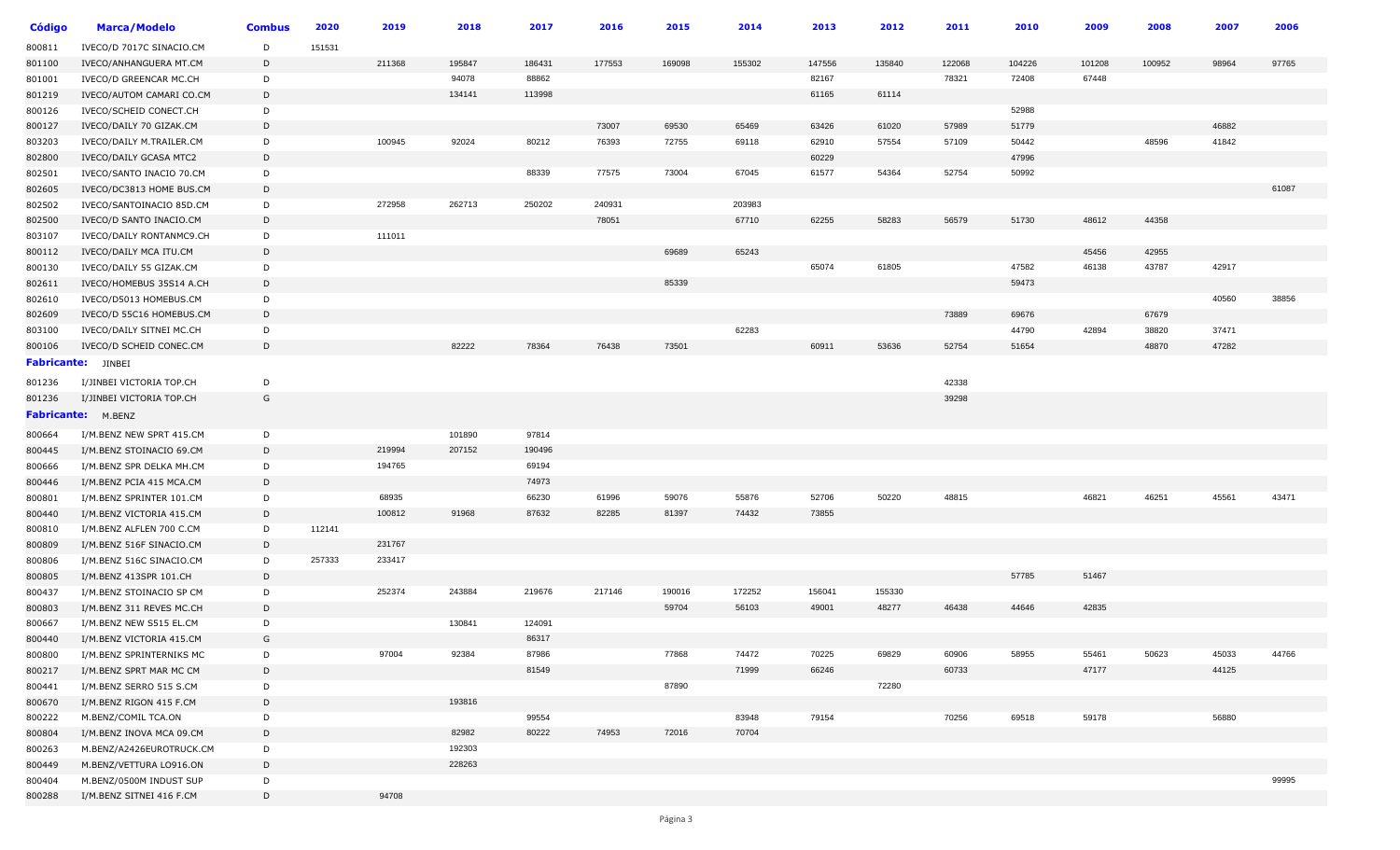| Código | <b>Marca/Modelo</b>      | <b>Combus</b> | 2020   | 2019   | 2018   | 2017   | 2016   | 2015   | 2014   | 2013   | 2012   | 2011  | 2010  | 2009   | 2008   | 2007   | 2006  |
|--------|--------------------------|---------------|--------|--------|--------|--------|--------|--------|--------|--------|--------|-------|-------|--------|--------|--------|-------|
| 800287 | I/M.BENZ 416F SINACIO.CM | D             | 254073 | 229939 |        |        |        |        |        |        |        |       |       |        |        |        |       |
| 800603 | M.BENZ/LO915 VETTURA MED | D             |        |        |        |        |        |        |        |        |        |       |       |        | 74858  |        |       |
| 800448 | I/M.BENZ 416 ECOXT MC.CM | D             |        | 155233 |        |        |        |        |        |        |        |       |       |        |        |        |       |
| 800283 | I/M.BENZ TRANSF 416XL.CM | D             | 105180 |        |        |        |        |        |        |        |        |       |       |        |        |        |       |
| 800280 | I/M.BENZ SPR 416 EURO.CM | D             |        | 195764 |        |        |        |        |        |        |        |       |       |        |        |        |       |
| 810122 | M.BENZ/LO812 GIZAK.MC    | D             |        |        |        |        |        |        |        |        |        |       |       |        |        | 65313  |       |
| 800270 | I/M.BENZ SCHEID 415 F.CM | D             |        | 75703  | 71834  |        |        |        |        |        |        |       |       |        |        |        |       |
| 800614 | M.BENZ/C VETTURA G.ON    | D             |        |        |        |        |        |        |        |        |        |       |       | 71929  |        |        |       |
| 800268 | I/M.BENZ SCHEID S 515.CM | D             |        |        | 100543 | 85839  |        |        |        |        |        |       |       |        |        |        |       |
| 800408 | M.BENZ/915 INDUST STAR   | D             |        |        |        |        |        |        |        |        |        |       |       |        | 87701  | 81872  | 73744 |
| 800266 | I/M.BENZ ECOXT 313 UM.CH | D             |        |        | 91371  | 89424  |        |        |        |        |        |       |       |        |        |        |       |
| 800661 | I/M.BENZ NEW SPRT 515.CM | D             |        | 150743 | 101498 | 87497  |        |        |        |        |        |       |       |        |        |        |       |
| 800621 | M.BENZ/LO812 VETTURA.MO  | D             |        |        |        |        |        |        |        |        |        |       |       |        |        | 59480  |       |
| 800622 | I/M.BENZ VETTURA SPR.CM  | D             |        |        | 77301  | 74230  | 70601  | 66361  | 63200  | 59144  | 55101  | 47485 | 45483 |        |        |        |       |
| 801203 | I/M.BENZ313 ATHOS MC.CM  | D             |        | 134048 | 119567 | 106148 | 105264 | 97852  |        | 89657  | 85895  | 73063 | 71915 | 65547  | 63448  |        |       |
| 800900 | M.BENZ/MOTOR TRAILER BR  | D             |        |        | 248321 | 239200 |        | 217066 | 199356 | 185219 | 168153 |       |       | 119240 | 110451 | 104638 |       |
| 800632 | M.BENZ/INDUSCAR VETT.ON  | D             |        |        |        |        |        |        |        |        |        |       |       |        |        | 88282  |       |
| 800633 | M.BENZ/BUSSCAR VETT.ON   | D             |        |        |        |        |        |        |        |        |        |       |       |        |        |        | 94030 |
| 804700 | I/M.BENZ 415ECOXTECUM.CM | D             |        | 95401  | 91866  | 84985  |        | 65026  |        |        |        |       |       |        |        |        |       |
| 800249 | M.BENZ/L1318 AT TEA.CM   | D             |        | 144221 |        |        |        |        |        |        |        |       |       |        |        |        |       |
| 800645 | M.BENZ/ACCELO815 AU M.CM | D             |        |        |        | 107819 |        | 94438  | 89794  | 86571  | 78706  |       |       |        |        |        |       |
| 800245 | I/M.BENZ VACANZA 310.CM  | D             |        |        |        |        |        |        | 71283  |        |        |       |       | 49391  |        |        |       |
| 800261 | M.BENZ/COMIL TCA SVLT.ON | D             |        |        |        |        |        |        |        |        |        |       |       |        | 64443  |        |       |
| 804400 | M.BENZ/ALLT MASC MCA2.ON | D             |        |        |        |        |        | 199836 |        |        |        |       |       |        |        |        |       |
| 800617 | M.BENZ/OH1518 VETTURA.ON | D             |        |        |        |        |        |        |        |        |        |       |       |        | 125542 |        |       |
| 800146 | I/M.BENZ MAR MCA 06.CM   | D             |        |        |        |        | 73940  |        | 70731  | 62921  | 58606  |       |       |        |        |        |       |
| 800178 | I/M.BENZ MAR MCA03.CM    | D             |        | 142614 | 134250 |        |        | 113755 | 108340 |        |        |       |       |        |        |        |       |
| 800173 | MBENZ/MPOLPR TOURLIFE.ON | D             |        |        |        |        |        |        |        |        |        |       | 96425 |        |        | 91387  |       |
| 800168 | M.BENZ/TRAILERCAR MH.ON  | D             |        |        |        |        |        |        |        |        |        |       | 71367 |        |        |        | 63191 |
| 800167 | I/M.BENZ RF SP515 UMT.CM | D             |        |        |        |        |        |        | 60247  |        |        |       |       |        |        |        |       |
| 800216 | I/M.BENZ SPRT CHAPECO.CM | D             |        | 92734  | 84922  | 71167  | 70543  | 67184  | 64326  | 59489  | 55720  | 50730 | 47416 |        | 42594  | 41491  | 39860 |
| 800154 | M.BENZ/ANCAR DOM I.ON    | D             |        |        | 264375 |        |        |        | 237956 |        | 206069 |       |       |        |        |        |       |
| 800152 | I/M.BENZ515CDI UNIVID.CM | D             |        |        | 78991  |        | 76179  |        | 70614  |        | 60667  |       |       |        |        |        |       |
| 801603 | I/M.BENZ AS 515 ACONC.CM | D             |        | 121430 | 106004 | 100192 | 97965  | 93848  | 91889  |        | 85171  |       |       |        |        |        |       |
| 803304 | I/M.BENZ413 TRAILEMAR.CM | D             |        |        |        |        |        |        |        |        |        | 55115 | 52364 |        |        | 43331  |       |
| 801706 | M.BENZ/COMIL P ENG MC.ON | D             |        |        |        |        |        | 97139  | 88695  | 85882  |        |       |       |        |        |        |       |
| 801800 | M.BENZ/MODIFICAR VRS.ON  | D             |        | 101208 |        | 79691  |        | 71271  |        | 63645  |        |       |       |        |        |        |       |
| 801237 | M.BENZ/MPOLO ATH MC.ON   | D             |        |        |        |        |        | 117553 |        |        |        |       |       |        |        | 93743  |       |
| 800147 | I/M.BENZ PROCOP MCA11.CM | D             |        | 76830  | 72156  | 68766  | 64996  | 61340  | 59474  | 52360  | 51478  |       |       |        |        |        |       |
| 800157 | M.BENZ/INDUSCAR U MC1.ON | D             |        |        |        |        |        | 96601  |        |        |        |       |       |        |        | 76251  | 73292 |
| 802001 | M.BENZ/MASCA CHAPECO.ON  | D             |        |        |        |        |        |        |        |        |        |       |       | 71033  | 70064  | 60648  |       |
| 800133 | I/M.BENZ FOZ BR.CM       | D             |        |        |        |        |        |        |        |        | 105777 | 94810 |       |        |        |        |       |
| 803301 | M.BENZ/TRAILEMAR SUN.ON  | D             |        |        |        |        |        |        |        |        |        |       |       |        | 61218  |        |       |
| 826300 | I/M.BENZ 415SPR 101.CM   | D             |        |        |        |        | 81343  |        | 80559  | 74646  | 61605  |       |       |        |        |        |       |
| 800129 | I/M.BENZ 311CDI ITU.CH   | D             |        |        |        |        |        | 64076  | 61413  | 59826  | 55892  |       |       | 52622  |        |        |       |
| 826304 | I/M.BENZ 415EUROTRUCK.CM | D             |        | 87735  | 84982  | 82309  | 77587  |        |        |        |        |       |       |        |        |        |       |
| 800122 | M.BENZ/LO814 GIZAK.ON    | D             |        |        |        |        |        |        |        |        |        | 80813 |       |        |        |        |       |
| 802614 | I/M.BENZ H BUS SPRINT.CM | D             |        |        | 93270  | 86028  | 82745  | 77899  | 73487  | 70076  | 66214  | 63821 |       |        |        |        |       |
| 802802 | I/M.BENZSPRN GCASA MC.CM | D             |        |        |        | 65158  | 62186  | 57500  | 54671  |        |        |       |       |        |        |        |       |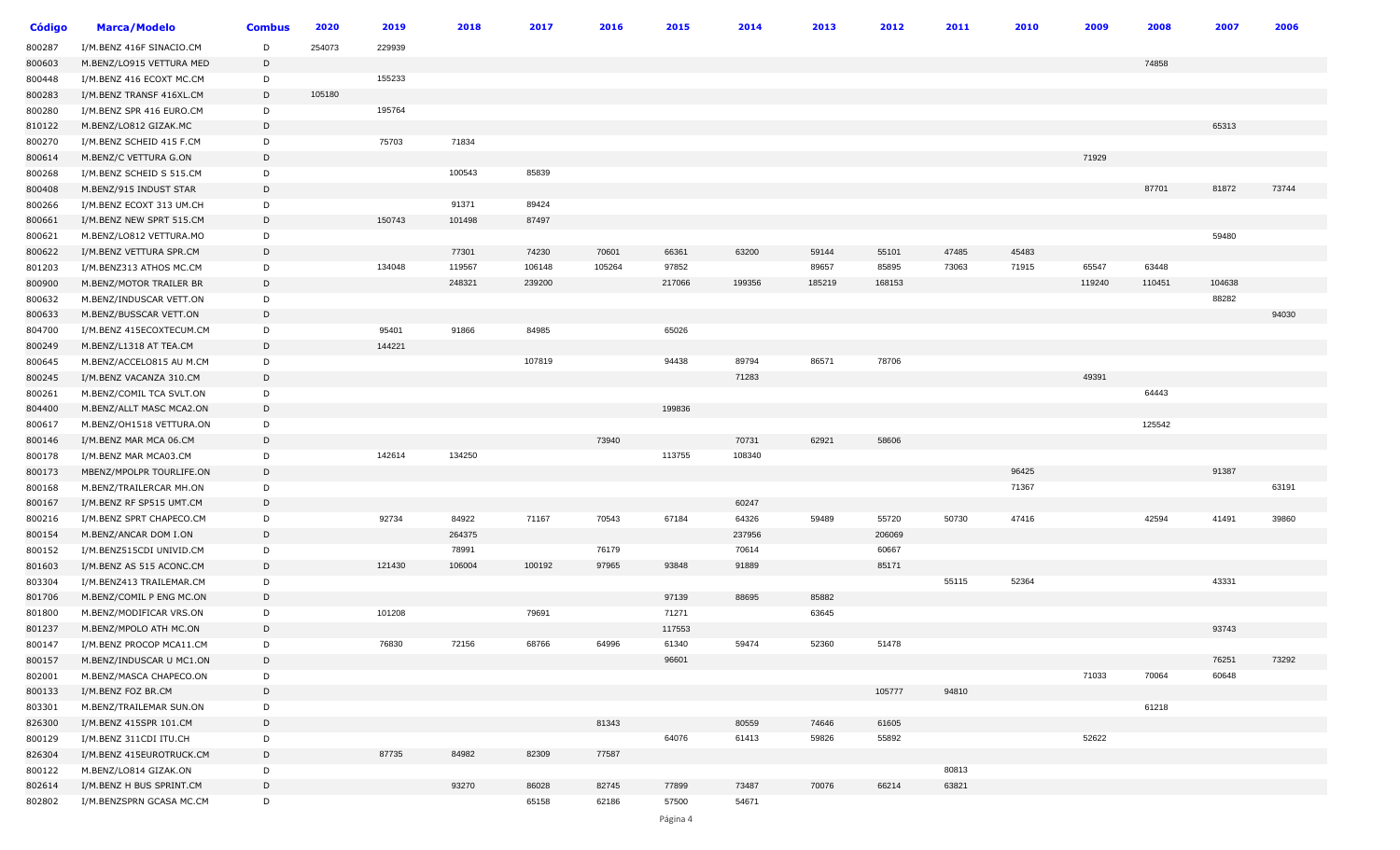| <b>Código</b>      | <b>Marca/Modelo</b>                                | <b>Combus</b> | 2020   | 2019   | 2018   | 2017   | 2016   | 2015   | 2014   | 2013   | 2012   | 2011   | 2010   | 2009   | 2008   | 2007   | 2006   |
|--------------------|----------------------------------------------------|---------------|--------|--------|--------|--------|--------|--------|--------|--------|--------|--------|--------|--------|--------|--------|--------|
| 802900             | M.BENZ/MCASA HOMETUR.ON                            | D             |        |        | 64035  | 62715  | 61579  |        | 58549  |        |        | 54115  |        |        | 49367  | 48091  | 47426  |
| 800113             | M.BENZ/OH1622 SCHEID.ON                            | D             |        |        |        |        |        |        |        |        |        |        |        |        | 91455  |        |        |
| 800107             | I/M.BENZ SPR SCHEID.CM                             | D             |        |        |        |        | 64397  | 63133  | 59719  | 56303  |        | 50107  |        |        | 43903  |        |        |
| 801801             | I/M.BENZ SPRMODIFICAR.CM                           | D             |        |        |        |        |        | 57104  |        |        |        | 48924  | 47508  |        |        |        |        |
| 801224             | I/M.BENZ415CDI UNIVID.CM                           | D             |        |        | 96548  | 85584  | 83840  | 80691  | 76760  |        |        |        |        |        |        |        |        |
| 800188             | M.BENZ/MOTORCASA.ON                                | D             |        |        |        |        |        |        |        |        |        |        |        |        | 96961  | 89129  |        |
| 800186             | I/M.BENZ FAG MCA 03.CH                             | D             |        |        |        | 78936  |        |        |        |        | 60111  |        |        |        |        |        |        |
| 800185             | I/M.BENZ CLA-HER MCA4.CM                           | D             |        |        |        |        |        |        | 63435  |        |        |        |        |        |        |        |        |
| 800194             | I/M.BENZ 415 GT EURO.CM                            | D             |        | 112505 | 96092  | 93061  | 88478  |        |        |        |        |        |        |        |        |        |        |
| 800197             | I/M.BENZ ECOXT 311 UM.CH                           | D             |        |        |        |        |        | 79056  |        |        |        |        |        |        |        |        |        |
| 803308             | I/M.BENZ311 TRAILEMAR.CH                           | D             |        |        |        |        |        | 61281  | 58656  |        | 54067  | 49408  |        | 47259  |        |        |        |
| 801222             | I/M.BENZ313CDI UNIVID.CM                           | D             |        |        |        | 86491  |        |        |        |        |        | 50136  |        |        | 49583  |        | 47561  |
| 800201             | M.BENZ/COMIL TH UM                                 | D             |        |        |        |        |        |        |        |        |        |        |        | 67382  |        |        |        |
| 800191             | M.BENZ/SOLLETEC MCA02.CM                           | D             |        |        |        |        |        | 74796  |        |        |        |        |        |        |        |        |        |
| 800207             | I/M.BENZ CDISP THB UM.CM                           | D             |        |        |        |        |        |        |        |        | 71774  |        | 62771  | 59089  | 54984  |        |        |
| 800439             | I/M.BENZ RF SP415 UMT.CM                           | D             |        |        |        |        |        | 57883  |        |        | 49416  |        |        |        |        |        |        |
| 800179             | I/M.BENZ SITNEI 515 U.CM                           | D             |        | 89029  | 70169  |        | 64646  |        |        |        |        |        |        |        |        |        |        |
| 801234             | I/M.BENZ VICTORIA 515.CM                           | D             |        | 100015 | 94334  | 93670  | 85403  | 82321  | 77216  | 76510  | 66808  |        |        |        |        |        |        |
| <b>Fabricante:</b> | MARCOPOLO                                          |               |        |        |        |        |        |        |        |        |        |        |        |        |        |        |        |
| 800202             | MARCOPOLO/VOLARE TH UM                             | D             |        |        |        |        |        |        |        |        |        |        |        | 88236  | 79275  | 65867  | 61649  |
| 800501             | MARCOPOLO/VO TRANSFORM                             | D             |        |        |        |        |        |        |        |        |        |        |        |        | 100459 |        |        |
| 800142             | MARCOPOLO/USATE UM UA.MC                           | D             |        |        |        |        |        | 118658 |        |        |        |        |        |        |        |        |        |
| 800700             | MARCOPOLO/VOL UNIVIDA.MC                           | D             |        |        | 170564 |        |        |        |        |        |        |        | 91523  |        | 82771  |        |        |
| 800504             | MARCOPOLO/V TRANSFORM MH                           | D             |        |        |        |        |        |        |        |        | 62792  | 62354  |        |        |        |        |        |
| 801200             | MARCOPOLO/VO ATHOS MC.ON                           | D             |        |        |        |        |        |        |        | 98565  | 85074  | 82676  | 75790  | 72675  | 64155  |        |        |
| 800212             | MARCOPOLO/VOLARE ADAP.MC                           | D             |        |        |        |        |        |        |        | 90218  | 89980  | 83499  | 80420  | 69383  |        |        |        |
| 800213             | MARCOPOLO/VOLARE TCA.ON                            | D             | 228263 | 179112 | 178075 | 161690 | 160405 | 146657 | 140220 | 134067 | 118812 | 114181 | 109155 |        |        | 77680  | 76091  |
| 803103             | MARCOPOLO/SITNEI UM.ON                             | D             |        |        |        | 112614 |        | 96568  | 95663  | 90859  | 87572  | 84688  |        |        |        |        |        |
| 800254             | M.POLO/VOLARE USAMC .MC                            | D             |        |        |        |        |        |        |        |        |        |        |        |        | 84359  |        |        |
| 800219             | MPOLO/VOLA FURGOBENTO.ON                           | D             |        |        |        |        |        |        |        |        |        |        |        | 71661  |        |        |        |
| 800242             | MARCOPOLO/VOL REVESC.MO                            | D             |        |        |        |        |        |        |        | 104247 | 90345  |        | 81673  |        |        |        |        |
| 801225             | MARCOPOLO/VOLARE UNIV.MO                           | D             |        |        |        |        |        |        |        |        | 97936  |        |        |        |        |        |        |
| 800210             | MARCOPOLO/VO RODY.MC                               | D             |        |        |        |        |        |        |        |        |        | 118096 |        | 105813 |        |        | 83500  |
| 801700             | MARCOPOLO/ENGEVEL MOV.ON                           | D             |        |        |        |        |        |        |        |        |        | 126289 | 114511 | 113013 | 106278 |        |        |
|                    | Fabricante: MOTOR-CASA                             |               |        |        |        |        |        |        |        |        |        |        |        |        |        |        |        |
| 813001             | I/MOTOR-CASA CAMIONETA                             | D             |        |        | 86338  | 84861  |        | 75305  | 74095  | 70438  | 67806  | 67289  |        |        | 62679  | 60329  | 54908  |
| 813000             | MOTOR-CASA/CAMIONETA                               | G             |        |        |        | 78323  |        |        | 69031  | 65744  | 62613  | 60069  | 58999  | 56190  | 54771  | 52716  | 50689  |
| 814000             | MOTOR-CASA/CAMINHAO                                | D             | 143956 | 137270 | 131010 | 124771 | 118831 | 114987 | 108030 | 101492 | 101084 | 93173  | 89007  | 87642  | 82530  | 76647  | 67152  |
| 813000             | MOTOR-CASA/CAMIONETA                               | D             |        | 98027  | 92397  | 86670  | 80627  |        | 73234  | 70755  | 69158  | 64177  | 61974  | 60454  | 55861  | 53094  | 50065  |
|                    | I/MOTOR-CASA CAMINHAO                              | D             | 228263 | 204542 | 190232 | 181174 | 169943 | 164331 | 156805 | 156044 | 144366 | 135515 | 129622 | 126042 | 120821 | 114196 | 110507 |
| 814001<br>823000   | MOTOR-CASA/CAMINHONETE                             | D             | 104899 | 79756  | 76404  | 73532  | 70079  | 67099  | 63270  | 60257  | 57388  | 54655  | 49760  | 44223  | 41165  | 37622  | 34090  |
|                    |                                                    | D             |        | 101208 | 100296 |        | 97378  |        | 92423  | 86743  | 81246  | 77742  | 74868  | 69260  | 61100  | 54359  | 50005  |
| 807000             | MOTOR-CASA/MICROONIBUS                             | G             |        |        |        |        |        |        |        |        |        |        |        |        |        | 54475  |        |
| 807001             | I/MOTOR-CASA MICROONIBUS<br>I/MOTOR-CASA CAMIONETA | G             |        |        |        |        |        |        |        |        |        |        | 48362  |        |        |        | 41554  |
| 813001<br>825000   | MOTOR-CASA/UTILITARIO                              | D             |        |        |        |        |        | 95281  | 89921  | 84359  |        | 79518  |        | 75411  |        | 72625  | 68758  |
| 823000             | MOTOR-CASA/CAMINHONETE                             | G             |        |        |        |        |        | 51305  |        | 49120  | 45761  | 42647  | 40154  | 39226  | 38536  | 36316  | 33730  |
| 825000             | MOTOR-CASA/UTILITARIO                              | G             |        |        |        |        |        |        |        |        | 81444  |        | 75841  | 74947  |        |        |        |
| 807001             | I/MOTOR-CASA MICROONIBUS                           | D             | 112218 | 105931 | 100297 |        |        | 93194  | 84977  | 81476  | 75597  | 73969  | 69055  | 64072  | 58468  | 56213  | 50069  |
|                    |                                                    |               |        |        |        |        |        |        |        |        |        |        |        |        |        |        |        |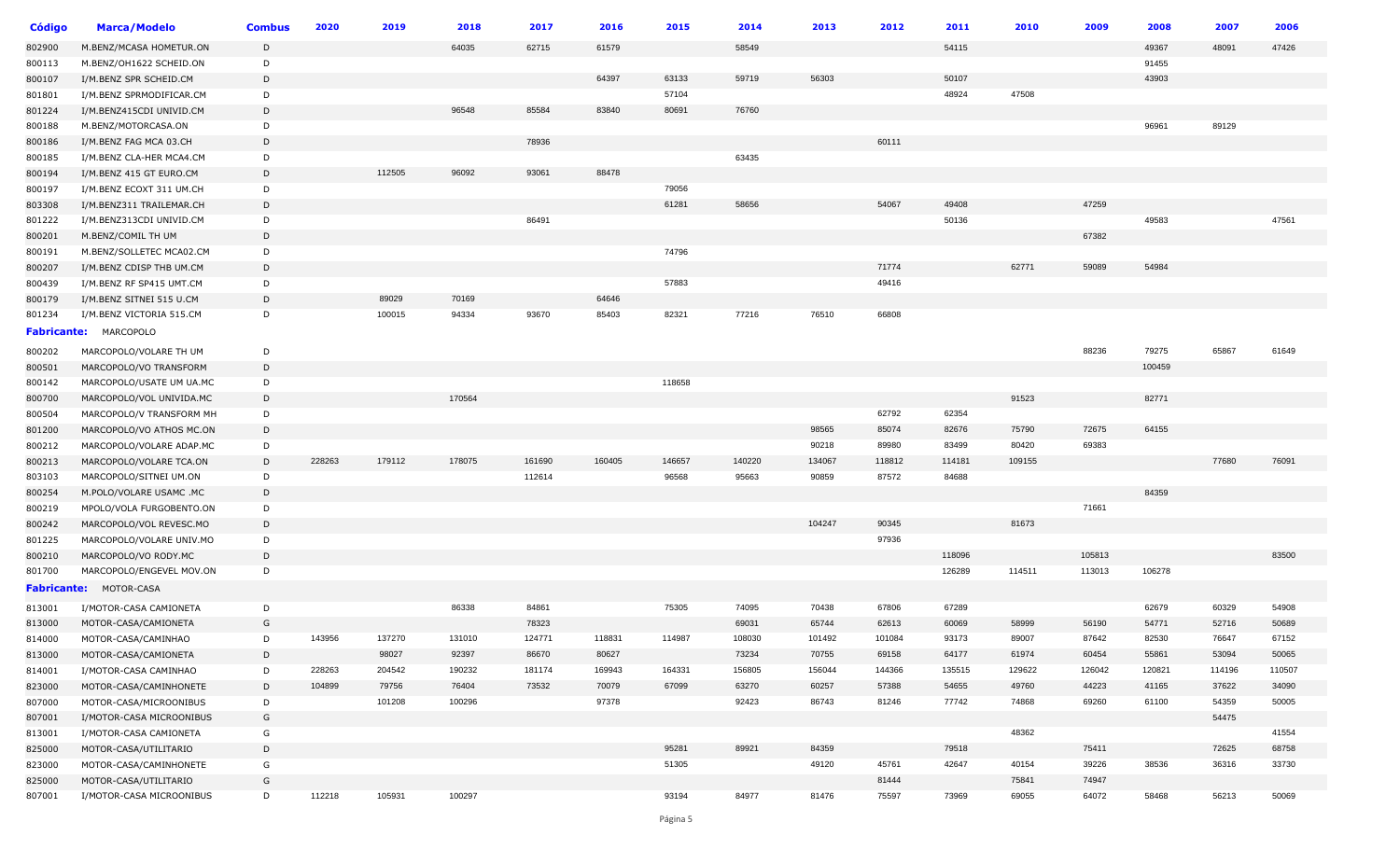| <b>Código</b>      | <b>Marca/Modelo</b>             | <b>Combus</b> | 2020   | 2019   | 2018   | 2017   | 2016   | 2015   | 2014   | 2013   | 2012   | 2011   | 2010   | 2009   | 2008   | 2007  | 2006  |
|--------------------|---------------------------------|---------------|--------|--------|--------|--------|--------|--------|--------|--------|--------|--------|--------|--------|--------|-------|-------|
| 825001             | I/MOTOR-CASA UTILITARIO         | D             |        |        |        |        |        |        |        |        |        |        |        |        |        |       | 42184 |
| 808001             | I/MOTOR-CASA ONIBUS             | D             |        |        |        |        |        |        |        |        | 73802  |        |        |        | 71342  | 70484 | 69395 |
| 807000             | MOTOR-CASA/MICROONIBUS          | G             |        | 103057 |        |        |        |        |        |        | 83382  | 79181  |        | 70309  | 61894  | 57227 | 54716 |
| 823001             | I/MOTOR-CASA CAMINHONETE        | D             | 90044  | 85757  | 83014  | 81110  |        | 76232  | 72312  | 69202  | 61966  | 61089  | 59692  | 58496  | 57003  |       |       |
| 808000             | MOTOR-CASA/ONIBUS               | D             |        | 228065 | 194032 | 183794 | 179562 |        |        | 144941 | 138038 | 133256 | 117649 | 110205 | 103133 | 95484 | 88863 |
| <b>Fabricante:</b> | PEUGEOT                         |               |        |        |        |        |        |        |        |        |        |        |        |        |        |       |       |
| 800131             | PEUGEOT/FOZ BR.CH               | D             |        |        |        |        |        |        |        |        |        | 53907  |        |        |        |       |       |
| 800137             | PEUGEOT/BETOCAR BOXER.CH        | D             |        |        |        |        |        |        |        |        | 62578  | 56690  |        | 54215  |        | 48843 |       |
| 803002             | PEUGEOT/BOXER NIKS MC.CH        | D             |        |        |        |        |        | 75085  | 71686  | 64537  | 60870  | 56106  | 54501  |        |        |       |       |
| 803001             | PEUGEOT/BOXER ADAPTA.CH         | D             |        |        |        |        |        |        |        |        |        |        | 53599  |        |        |       |       |
| 803000             | PEUGEOT/BOXER MAR MC CH         | D             |        |        |        |        |        | 73970  |        |        | 63885  |        | 57767  | 49610  | 49408  |       |       |
| 801204             | PEUGEOT/BOXER ATHOSMC.CH        | D             |        |        |        |        |        | 71980  | 68948  | 64022  | 57756  | 53610  | 51949  | 43353  | 38539  |       |       |
| 800503             | PEUGEOT/B TRANSFORM CM          | D             |        |        |        |        |        | 92906  |        |        |        |        | 68366  |        | 45481  | 43776 |       |
| 803307             | PEUGEOT/TRAILEMAR BOX.CH        | D             |        |        |        |        |        |        |        |        |        |        | 56396  |        | 49868  |       |       |
| 800500             | PEUGEOT/B TRANSFORM MC          | D             |        |        |        |        |        |        | 64946  |        |        |        | 56820  |        |        |       |       |
| 801701             | PEUGEOT/BO ENGEVEL UM.CH        | D             |        |        |        |        |        |        |        |        |        |        | 57036  | 53590  | 52375  |       |       |
|                    | <b>Fabricante:</b> REBOQUE IMAL |               |        |        |        |        |        |        |        |        |        |        |        |        |        |       |       |
| 871639             | REBOQUE IMAL                    | G             |        |        |        |        |        | 65374  |        |        |        |        |        |        |        |       |       |
| <b>Fabricante:</b> | RENAULT                         |               |        |        |        |        |        |        |        |        |        |        |        |        |        |       |       |
| 804000             | RENAULT/MAST EURO UM .CH        | D             |        |        | 71749  | 68393  |        | 62667  | 61637  |        |        |        |        |        |        |       |       |
| 801212             | RENAULT/VICTORIA DREW.CH        | D             |        |        |        | 127030 | 116409 | 110867 | 96731  | 82815  | 75968  | 70910  | 65391  |        | 53034  |       |       |
| 800198             | RENAULT/NEW MASTER L3.CH        | D             |        |        |        | 67567  |        |        |        |        |        |        |        |        |        |       |       |
| 800208             | RENAULT/MASTER THB UM.CH        | D             |        |        |        |        | 74661  | 67923  | 63413  | 60804  |        | 55607  | 50013  |        |        |       |       |
| 801102             | RENAULT/ANHANGUERA M3.CH        | D             |        |        |        |        |        |        |        |        | 49174  |        |        |        |        |       |       |
| 800187             | RENAULT/MASTER SCHEID.CH        | D             |        |        | 102186 | 97411  | 96198  | 92045  | 86115  | 79043  |        |        |        |        |        |       |       |
| 803801             | RENAULT/MASTER AT MC .CH        | D             |        |        | 143824 |        |        |        |        |        |        |        |        |        |        |       |       |
| 804100             | RENAULT/MASTERPORTOMC.CH        | D             |        |        | 114822 |        |        |        |        |        |        |        |        |        |        |       |       |
| 800220             | RENAULT/INDUST PLATNO.CH        | D             |        |        |        |        |        |        |        |        |        |        |        | 37526  |        |       |       |
| 800226             | RENAULT/EUROHOME NEO.CH         | D             |        |        |        |        |        |        |        |        | 67220  | 66042  | 65596  |        |        |       |       |
| 800230             | RENAULT/CASADOCAMPING.CH        | D             |        |        |        |        |        |        |        |        |        | 47606  | 45644  |        |        |       |       |
| 800233             | RENAULT/TRAILER MA 13.CH        | D             |        |        |        | 72802  | 69379  | 63531  | 61357  | 59246  | 58142  | 51535  | 47232  |        |        |       |       |
| 800239             | RENAULT/CHAPECO MC.CH           | D             |        | 82595  | 76711  | 70780  | 66354  | 62942  | 60190  | 53608  | 53297  | 47597  | 45283  |        | 37389  | 34980 | 32813 |
| 800241             | RENAULT/MT13M3 SETEC.CH         | D             |        |        |        |        |        |        |        | 57011  | 55197  |        |        |        | 35635  |       |       |
| 803800             | RENAULT/ALFLEN MASTER.CH        | D             |        |        |        |        |        | 66261  | 61386  |        |        |        |        |        |        |       |       |
| 801901             | RENAULT/M TRAILEMAR.CH          | D             |        |        | 93016  | 88662  | 78619  | 75861  | 74210  | 68064  | 62784  | 61543  | 51331  | 48394  | 48220  |       |       |
| 803101             | RENAULT/M SITNEI MC.CT          | D             |        |        |        |        |        |        | 52731  |        | 49309  |        |        | 40875  |        |       |       |
| 800115             | RENAULT/SCHEID.CH               | D             |        |        |        |        |        | 62447  | 59338  | 55293  | 52383  | 47055  | 44218  |        |        | 35657 |       |
| 802607             | RENAULT/TREILAR.CH              | D             |        |        |        |        |        | 49397  |        | 36270  |        | 24321  |        | 21400  |        |       |       |
| 802606             | RENAULT/M11M3 HOMEBUS.CH        | D             |        |        |        |        |        |        |        |        |        |        |        |        |        | 43235 |       |
| 802602             | RENAULT/M13M3 HOMEBUS.CH        | D             |        | 66367  |        | 62995  | 58537  | 56513  | 55579  | 54602  | 53080  | 46727  | 42642  |        | 35012  | 32824 |       |
| 826302             | RENAULT/FAG MCA 03.CH           | D             |        |        |        |        | 94913  |        |        | 80516  |        |        |        |        |        |       |       |
| 800169             | RENAULT/MARIMAR MCA06.CH        | D             |        | 82064  | 77232  | 71903  | 63942  |        | 59724  |        |        |        |        |        |        |       |       |
| 801902             | RENAULT/MAST ECOXT UM.CH        | D             | 101208 | 97817  | 83386  | 77684  | 73362  |        |        | 68468  |        |        |        |        |        |       |       |
| 800182             | RENAULT/INOVA MCA 09.CH         | D             |        | 88124  | 80729  | 72318  | 67912  | 61762  | 60945  |        | 59692  |        | 53057  |        |        |       |       |
| 801900             | RENAULT/MAST SRB TRIP.CH        | D             |        |        |        |        |        |        |        |        |        |        |        | 57818  |        | 54334 |       |
| 800155             | RENAULT/FOZ BR MCASA.CH         | D             |        |        |        |        |        |        | 117320 | 111577 |        |        |        |        |        |       |       |
| 801401             | RENAULT/MT13 SOBERANA.CH        | D             |        |        |        |        |        |        | 75728  |        |        | 63747  | 61747  | 55978  | 54085  |       |       |
| 801400             | RENAULT/M SOBERANA UM.CH        | D             |        |        |        |        |        |        |        | 53339  | 52626  | 46220  | 43495  |        |        |       |       |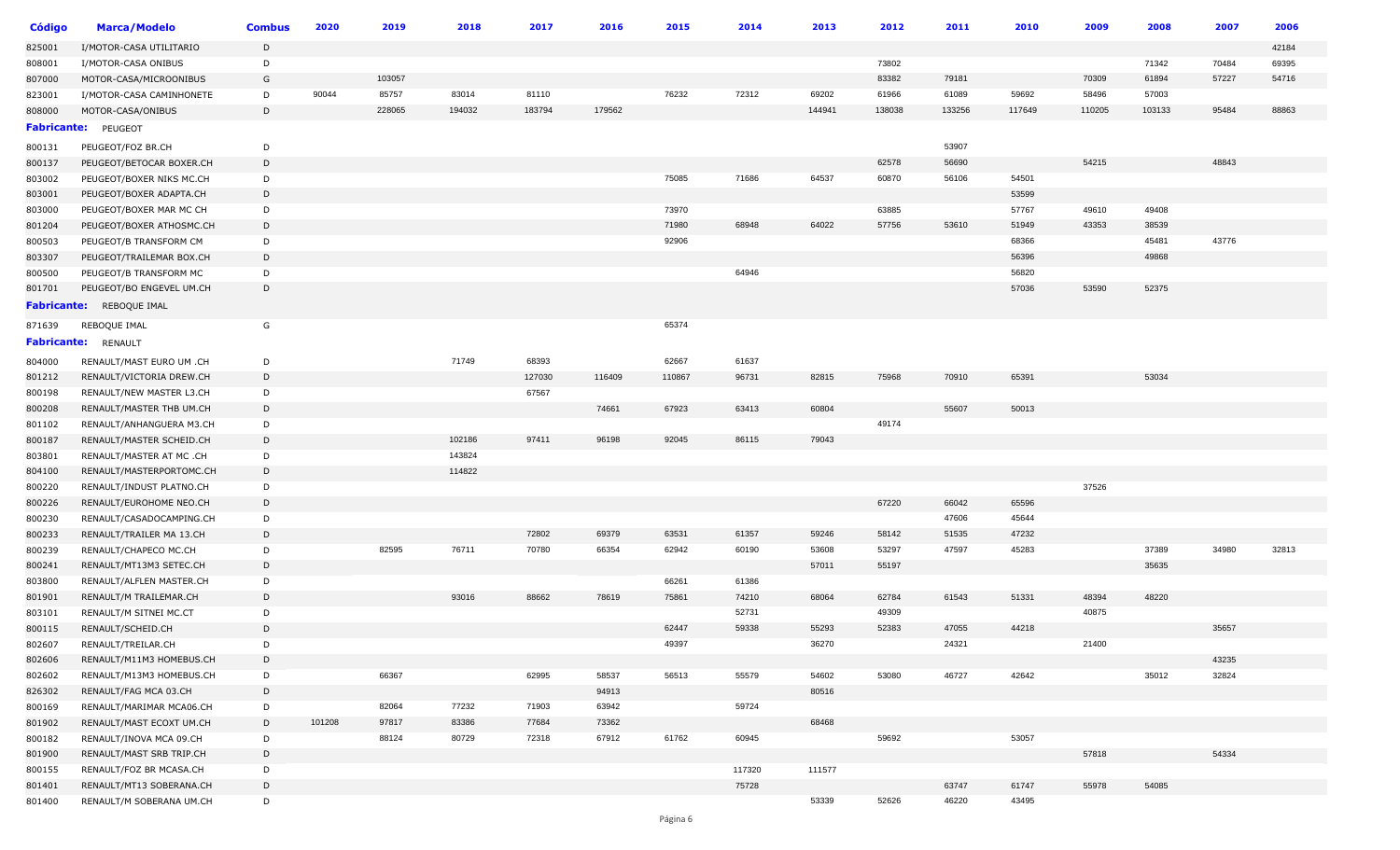| 101963<br>RENAULT/RONTAN MAS MC.CH<br>D<br>92016<br>83033<br>76007<br>74766<br>42633<br>RENAULT/MAST TOURLIFE.CH<br>D<br>97730<br>93864<br>90220<br>82857<br>62408<br>RENAULT/MASTER NIKSMC.CH<br>D<br>112415<br>107062<br>76963<br>62083<br>57575<br>54577<br>49595<br>60586<br>D<br>RENAULT/CASACAMPING M.CH<br>59650<br>D<br>RENAULT/MASC TOURLIFE.CH<br>83173<br>86396<br>D<br>RENAULT/GREENCAR MAST.CH<br>81190<br>77964<br>71624<br>69173<br>65868<br>43393<br>42569<br>41745<br>D<br>40967<br>RENAULT/MASTER 101.CH<br>48302<br>45909<br>RENAULT/CASACAMPING C.CH<br>D<br>110098<br>107439<br>37425<br>D<br>RENAULT/DUARON MST100.CH<br>83719<br>76421<br>94760<br>80097<br>78881<br>RENAULT/MASTER CIRILO CH<br>D<br>97444<br>88307<br>D<br>RENAULT/MASTER HCB UM.CH<br>G<br>59346<br>RENAULT/MASC TOURLIFE.CH<br>74036<br>67386<br>49781<br>D<br>71425<br>63895<br>61156<br>57463<br>50797<br>43682<br>39242<br>RENAULT/M VETTURA M.CH<br>85216<br>80957<br>RENAULT/MASTER CH VETT<br>D<br>28126<br>21469<br>16762<br>G<br>I/RENAULT KAN PERKONS.CH<br>107387<br>97620<br>84376<br>D<br>118881<br>114828<br>102247<br>91680<br>RENAULT/EUROHOME TOUR.CH<br>95261<br>83212<br>66780<br>63375<br>43874<br>42072<br>D<br>99107<br>90107<br>85796<br>RENAULT/TCA MASTER MC.CH<br>83174<br>58520<br>53614<br>D<br>RENAULT/NIKSCAP MCA05.CH<br><b>Fabricante:</b> SCANIA<br>256618<br>415506<br>371979<br>341432<br>SCANIA/K380 VETTURAG.ON<br>D<br>168507<br>159419<br>149089<br>SCANIA/K113 TCA.ON<br>D<br>123949<br>SCANIA/TRAILCAR COMAN.ON<br>D<br>382149<br>341123<br>225062<br>D<br>SCANIA/K310 VETTURA GRAN<br>232606<br>257054<br>SCANIA/K114 INDUST SUPR<br>D<br>483596<br>468707<br>435645<br>379126<br>362321<br>342352<br>323895<br>311241<br>290001<br>275647<br>SCANIA/K94 INDUST SUPREM<br>D<br>544777<br>D<br>SCANIA/INDUST CRUISE3.ON<br>283441<br>253213<br>D<br>SCANIA/K114 VETTURA GRAN<br>291812<br>SCANIA/CASACAMPING CD.ON<br>D<br>64989<br>D<br>SCANIA/MPO TRAILEMAR.ON<br>419421<br>D<br>SCANIA/INDUST SUPRE G.ON<br>397770<br>377255<br>353606<br>300793<br>D<br>SCANIA/INDUST CRUISER.ON<br>205439<br>SCANIA/MP M.TRAILER.ON<br>D<br>73653<br>D<br>SCANIA/MPOLOP TRAMELA.ON<br>238505<br>198255<br>D<br>SCANIA/BUSS P TRAMELA.ON<br>306274<br>D<br>SCANIA/MPOLPL TRAMELA.ON<br>203049<br>SCANIA/VETTURA F250HB.ON<br>D<br>74524<br>66493<br>D<br>SCANIA/MPOLO GIZAK.ON<br>88365<br>SCANIA/MPOLOP BRASSUD.ON<br>D<br>SCANIA/K124 SCHEID EX.ON<br>D<br>165864<br>SCANIA/INDUST CRUISE2.ON<br>357612<br>329383<br>324385<br>300134<br>268280<br>258927<br>D<br>281497<br>SCANIA/VETTURA P310.CM<br>272477<br>D<br>276246<br>SCANIA/VETTURA R400.CM<br>D<br><b>Fabricante:</b> TIFFIN<br>241653<br>I/TIFFIN ALLEG FRED 32BA<br>D<br><b>Fabricante:</b> TOYOTA<br>I/TOYOTA DUARON ATH S.CH<br>190013<br>175925<br>169691<br>143199<br>D<br>162972<br>I/TOYOTA VICTORIA HLX.CH<br>D | Código | <b>Marca/Modelo</b> | <b>Combus</b> | 2020 | 2019 | 2018 | 2017 | 2016 | 2015 | 2014 | 2013 | 2012 | 2011 | 2010 | 2009 | 2008 | 2007 | 2006 |
|--------------------------------------------------------------------------------------------------------------------------------------------------------------------------------------------------------------------------------------------------------------------------------------------------------------------------------------------------------------------------------------------------------------------------------------------------------------------------------------------------------------------------------------------------------------------------------------------------------------------------------------------------------------------------------------------------------------------------------------------------------------------------------------------------------------------------------------------------------------------------------------------------------------------------------------------------------------------------------------------------------------------------------------------------------------------------------------------------------------------------------------------------------------------------------------------------------------------------------------------------------------------------------------------------------------------------------------------------------------------------------------------------------------------------------------------------------------------------------------------------------------------------------------------------------------------------------------------------------------------------------------------------------------------------------------------------------------------------------------------------------------------------------------------------------------------------------------------------------------------------------------------------------------------------------------------------------------------------------------------------------------------------------------------------------------------------------------------------------------------------------------------------------------------------------------------------------------------------------------------------------------------------------------------------------------------------------------------------------------------------------------------------------------------------------------------------------------------------------------------------------------------------------------------------------------------------------------------------------------------------------------------------------------------------------------------------------------------------------------------------------------------------------------------------------------------------------------------------------------------------------------------------------------|--------|---------------------|---------------|------|------|------|------|------|------|------|------|------|------|------|------|------|------|------|
|                                                                                                                                                                                                                                                                                                                                                                                                                                                                                                                                                                                                                                                                                                                                                                                                                                                                                                                                                                                                                                                                                                                                                                                                                                                                                                                                                                                                                                                                                                                                                                                                                                                                                                                                                                                                                                                                                                                                                                                                                                                                                                                                                                                                                                                                                                                                                                                                                                                                                                                                                                                                                                                                                                                                                                                                                                                                                                              | 800176 |                     |               |      |      |      |      |      |      |      |      |      |      |      |      |      |      |      |
|                                                                                                                                                                                                                                                                                                                                                                                                                                                                                                                                                                                                                                                                                                                                                                                                                                                                                                                                                                                                                                                                                                                                                                                                                                                                                                                                                                                                                                                                                                                                                                                                                                                                                                                                                                                                                                                                                                                                                                                                                                                                                                                                                                                                                                                                                                                                                                                                                                                                                                                                                                                                                                                                                                                                                                                                                                                                                                              | 800180 |                     |               |      |      |      |      |      |      |      |      |      |      |      |      |      |      |      |
|                                                                                                                                                                                                                                                                                                                                                                                                                                                                                                                                                                                                                                                                                                                                                                                                                                                                                                                                                                                                                                                                                                                                                                                                                                                                                                                                                                                                                                                                                                                                                                                                                                                                                                                                                                                                                                                                                                                                                                                                                                                                                                                                                                                                                                                                                                                                                                                                                                                                                                                                                                                                                                                                                                                                                                                                                                                                                                              | 802200 |                     |               |      |      |      |      |      |      |      |      |      |      |      |      |      |      |      |
|                                                                                                                                                                                                                                                                                                                                                                                                                                                                                                                                                                                                                                                                                                                                                                                                                                                                                                                                                                                                                                                                                                                                                                                                                                                                                                                                                                                                                                                                                                                                                                                                                                                                                                                                                                                                                                                                                                                                                                                                                                                                                                                                                                                                                                                                                                                                                                                                                                                                                                                                                                                                                                                                                                                                                                                                                                                                                                              | 800255 |                     |               |      |      |      |      |      |      |      |      |      |      |      |      |      |      |      |
|                                                                                                                                                                                                                                                                                                                                                                                                                                                                                                                                                                                                                                                                                                                                                                                                                                                                                                                                                                                                                                                                                                                                                                                                                                                                                                                                                                                                                                                                                                                                                                                                                                                                                                                                                                                                                                                                                                                                                                                                                                                                                                                                                                                                                                                                                                                                                                                                                                                                                                                                                                                                                                                                                                                                                                                                                                                                                                              | 800264 |                     |               |      |      |      |      |      |      |      |      |      |      |      |      |      |      |      |
|                                                                                                                                                                                                                                                                                                                                                                                                                                                                                                                                                                                                                                                                                                                                                                                                                                                                                                                                                                                                                                                                                                                                                                                                                                                                                                                                                                                                                                                                                                                                                                                                                                                                                                                                                                                                                                                                                                                                                                                                                                                                                                                                                                                                                                                                                                                                                                                                                                                                                                                                                                                                                                                                                                                                                                                                                                                                                                              | 800260 |                     |               |      |      |      |      |      |      |      |      |      |      |      |      |      |      |      |
|                                                                                                                                                                                                                                                                                                                                                                                                                                                                                                                                                                                                                                                                                                                                                                                                                                                                                                                                                                                                                                                                                                                                                                                                                                                                                                                                                                                                                                                                                                                                                                                                                                                                                                                                                                                                                                                                                                                                                                                                                                                                                                                                                                                                                                                                                                                                                                                                                                                                                                                                                                                                                                                                                                                                                                                                                                                                                                              | 800628 |                     |               |      |      |      |      |      |      |      |      |      |      |      |      |      |      |      |
|                                                                                                                                                                                                                                                                                                                                                                                                                                                                                                                                                                                                                                                                                                                                                                                                                                                                                                                                                                                                                                                                                                                                                                                                                                                                                                                                                                                                                                                                                                                                                                                                                                                                                                                                                                                                                                                                                                                                                                                                                                                                                                                                                                                                                                                                                                                                                                                                                                                                                                                                                                                                                                                                                                                                                                                                                                                                                                              | 800267 |                     |               |      |      |      |      |      |      |      |      |      |      |      |      |      |      |      |
|                                                                                                                                                                                                                                                                                                                                                                                                                                                                                                                                                                                                                                                                                                                                                                                                                                                                                                                                                                                                                                                                                                                                                                                                                                                                                                                                                                                                                                                                                                                                                                                                                                                                                                                                                                                                                                                                                                                                                                                                                                                                                                                                                                                                                                                                                                                                                                                                                                                                                                                                                                                                                                                                                                                                                                                                                                                                                                              | 804900 |                     |               |      |      |      |      |      |      |      |      |      |      |      |      |      |      |      |
|                                                                                                                                                                                                                                                                                                                                                                                                                                                                                                                                                                                                                                                                                                                                                                                                                                                                                                                                                                                                                                                                                                                                                                                                                                                                                                                                                                                                                                                                                                                                                                                                                                                                                                                                                                                                                                                                                                                                                                                                                                                                                                                                                                                                                                                                                                                                                                                                                                                                                                                                                                                                                                                                                                                                                                                                                                                                                                              | 804800 |                     |               |      |      |      |      |      |      |      |      |      |      |      |      |      |      |      |
|                                                                                                                                                                                                                                                                                                                                                                                                                                                                                                                                                                                                                                                                                                                                                                                                                                                                                                                                                                                                                                                                                                                                                                                                                                                                                                                                                                                                                                                                                                                                                                                                                                                                                                                                                                                                                                                                                                                                                                                                                                                                                                                                                                                                                                                                                                                                                                                                                                                                                                                                                                                                                                                                                                                                                                                                                                                                                                              | 800256 |                     |               |      |      |      |      |      |      |      |      |      |      |      |      |      |      |      |
|                                                                                                                                                                                                                                                                                                                                                                                                                                                                                                                                                                                                                                                                                                                                                                                                                                                                                                                                                                                                                                                                                                                                                                                                                                                                                                                                                                                                                                                                                                                                                                                                                                                                                                                                                                                                                                                                                                                                                                                                                                                                                                                                                                                                                                                                                                                                                                                                                                                                                                                                                                                                                                                                                                                                                                                                                                                                                                              | 800264 |                     |               |      |      |      |      |      |      |      |      |      |      |      |      |      |      |      |
|                                                                                                                                                                                                                                                                                                                                                                                                                                                                                                                                                                                                                                                                                                                                                                                                                                                                                                                                                                                                                                                                                                                                                                                                                                                                                                                                                                                                                                                                                                                                                                                                                                                                                                                                                                                                                                                                                                                                                                                                                                                                                                                                                                                                                                                                                                                                                                                                                                                                                                                                                                                                                                                                                                                                                                                                                                                                                                              | 800613 |                     |               |      |      |      |      |      |      |      |      |      |      |      |      |      |      |      |
|                                                                                                                                                                                                                                                                                                                                                                                                                                                                                                                                                                                                                                                                                                                                                                                                                                                                                                                                                                                                                                                                                                                                                                                                                                                                                                                                                                                                                                                                                                                                                                                                                                                                                                                                                                                                                                                                                                                                                                                                                                                                                                                                                                                                                                                                                                                                                                                                                                                                                                                                                                                                                                                                                                                                                                                                                                                                                                              | 800602 |                     |               |      |      |      |      |      |      |      |      |      |      |      |      |      |      |      |
|                                                                                                                                                                                                                                                                                                                                                                                                                                                                                                                                                                                                                                                                                                                                                                                                                                                                                                                                                                                                                                                                                                                                                                                                                                                                                                                                                                                                                                                                                                                                                                                                                                                                                                                                                                                                                                                                                                                                                                                                                                                                                                                                                                                                                                                                                                                                                                                                                                                                                                                                                                                                                                                                                                                                                                                                                                                                                                              | 803501 |                     |               |      |      |      |      |      |      |      |      |      |      |      |      |      |      |      |
|                                                                                                                                                                                                                                                                                                                                                                                                                                                                                                                                                                                                                                                                                                                                                                                                                                                                                                                                                                                                                                                                                                                                                                                                                                                                                                                                                                                                                                                                                                                                                                                                                                                                                                                                                                                                                                                                                                                                                                                                                                                                                                                                                                                                                                                                                                                                                                                                                                                                                                                                                                                                                                                                                                                                                                                                                                                                                                              | 800252 |                     |               |      |      |      |      |      |      |      |      |      |      |      |      |      |      |      |
|                                                                                                                                                                                                                                                                                                                                                                                                                                                                                                                                                                                                                                                                                                                                                                                                                                                                                                                                                                                                                                                                                                                                                                                                                                                                                                                                                                                                                                                                                                                                                                                                                                                                                                                                                                                                                                                                                                                                                                                                                                                                                                                                                                                                                                                                                                                                                                                                                                                                                                                                                                                                                                                                                                                                                                                                                                                                                                              | 804500 |                     |               |      |      |      |      |      |      |      |      |      |      |      |      |      |      |      |
|                                                                                                                                                                                                                                                                                                                                                                                                                                                                                                                                                                                                                                                                                                                                                                                                                                                                                                                                                                                                                                                                                                                                                                                                                                                                                                                                                                                                                                                                                                                                                                                                                                                                                                                                                                                                                                                                                                                                                                                                                                                                                                                                                                                                                                                                                                                                                                                                                                                                                                                                                                                                                                                                                                                                                                                                                                                                                                              | 800250 |                     |               |      |      |      |      |      |      |      |      |      |      |      |      |      |      |      |
|                                                                                                                                                                                                                                                                                                                                                                                                                                                                                                                                                                                                                                                                                                                                                                                                                                                                                                                                                                                                                                                                                                                                                                                                                                                                                                                                                                                                                                                                                                                                                                                                                                                                                                                                                                                                                                                                                                                                                                                                                                                                                                                                                                                                                                                                                                                                                                                                                                                                                                                                                                                                                                                                                                                                                                                                                                                                                                              |        |                     |               |      |      |      |      |      |      |      |      |      |      |      |      |      |      |      |
|                                                                                                                                                                                                                                                                                                                                                                                                                                                                                                                                                                                                                                                                                                                                                                                                                                                                                                                                                                                                                                                                                                                                                                                                                                                                                                                                                                                                                                                                                                                                                                                                                                                                                                                                                                                                                                                                                                                                                                                                                                                                                                                                                                                                                                                                                                                                                                                                                                                                                                                                                                                                                                                                                                                                                                                                                                                                                                              | 800618 |                     |               |      |      |      |      |      |      |      |      |      |      |      |      |      |      |      |
|                                                                                                                                                                                                                                                                                                                                                                                                                                                                                                                                                                                                                                                                                                                                                                                                                                                                                                                                                                                                                                                                                                                                                                                                                                                                                                                                                                                                                                                                                                                                                                                                                                                                                                                                                                                                                                                                                                                                                                                                                                                                                                                                                                                                                                                                                                                                                                                                                                                                                                                                                                                                                                                                                                                                                                                                                                                                                                              | 800124 |                     |               |      |      |      |      |      |      |      |      |      |      |      |      |      |      |      |
|                                                                                                                                                                                                                                                                                                                                                                                                                                                                                                                                                                                                                                                                                                                                                                                                                                                                                                                                                                                                                                                                                                                                                                                                                                                                                                                                                                                                                                                                                                                                                                                                                                                                                                                                                                                                                                                                                                                                                                                                                                                                                                                                                                                                                                                                                                                                                                                                                                                                                                                                                                                                                                                                                                                                                                                                                                                                                                              | 801306 |                     |               |      |      |      |      |      |      |      |      |      |      |      |      |      |      |      |
|                                                                                                                                                                                                                                                                                                                                                                                                                                                                                                                                                                                                                                                                                                                                                                                                                                                                                                                                                                                                                                                                                                                                                                                                                                                                                                                                                                                                                                                                                                                                                                                                                                                                                                                                                                                                                                                                                                                                                                                                                                                                                                                                                                                                                                                                                                                                                                                                                                                                                                                                                                                                                                                                                                                                                                                                                                                                                                              | 800608 |                     |               |      |      |      |      |      |      |      |      |      |      |      |      |      |      |      |
|                                                                                                                                                                                                                                                                                                                                                                                                                                                                                                                                                                                                                                                                                                                                                                                                                                                                                                                                                                                                                                                                                                                                                                                                                                                                                                                                                                                                                                                                                                                                                                                                                                                                                                                                                                                                                                                                                                                                                                                                                                                                                                                                                                                                                                                                                                                                                                                                                                                                                                                                                                                                                                                                                                                                                                                                                                                                                                              | 800410 |                     |               |      |      |      |      |      |      |      |      |      |      |      |      |      |      |      |
|                                                                                                                                                                                                                                                                                                                                                                                                                                                                                                                                                                                                                                                                                                                                                                                                                                                                                                                                                                                                                                                                                                                                                                                                                                                                                                                                                                                                                                                                                                                                                                                                                                                                                                                                                                                                                                                                                                                                                                                                                                                                                                                                                                                                                                                                                                                                                                                                                                                                                                                                                                                                                                                                                                                                                                                                                                                                                                              | 800403 |                     |               |      |      |      |      |      |      |      |      |      |      |      |      |      |      |      |
|                                                                                                                                                                                                                                                                                                                                                                                                                                                                                                                                                                                                                                                                                                                                                                                                                                                                                                                                                                                                                                                                                                                                                                                                                                                                                                                                                                                                                                                                                                                                                                                                                                                                                                                                                                                                                                                                                                                                                                                                                                                                                                                                                                                                                                                                                                                                                                                                                                                                                                                                                                                                                                                                                                                                                                                                                                                                                                              | 800447 |                     |               |      |      |      |      |      |      |      |      |      |      |      |      |      |      |      |
|                                                                                                                                                                                                                                                                                                                                                                                                                                                                                                                                                                                                                                                                                                                                                                                                                                                                                                                                                                                                                                                                                                                                                                                                                                                                                                                                                                                                                                                                                                                                                                                                                                                                                                                                                                                                                                                                                                                                                                                                                                                                                                                                                                                                                                                                                                                                                                                                                                                                                                                                                                                                                                                                                                                                                                                                                                                                                                              | 800609 |                     |               |      |      |      |      |      |      |      |      |      |      |      |      |      |      |      |
|                                                                                                                                                                                                                                                                                                                                                                                                                                                                                                                                                                                                                                                                                                                                                                                                                                                                                                                                                                                                                                                                                                                                                                                                                                                                                                                                                                                                                                                                                                                                                                                                                                                                                                                                                                                                                                                                                                                                                                                                                                                                                                                                                                                                                                                                                                                                                                                                                                                                                                                                                                                                                                                                                                                                                                                                                                                                                                              | 800171 |                     |               |      |      |      |      |      |      |      |      |      |      |      |      |      |      |      |
|                                                                                                                                                                                                                                                                                                                                                                                                                                                                                                                                                                                                                                                                                                                                                                                                                                                                                                                                                                                                                                                                                                                                                                                                                                                                                                                                                                                                                                                                                                                                                                                                                                                                                                                                                                                                                                                                                                                                                                                                                                                                                                                                                                                                                                                                                                                                                                                                                                                                                                                                                                                                                                                                                                                                                                                                                                                                                                              | 803305 |                     |               |      |      |      |      |      |      |      |      |      |      |      |      |      |      |      |
|                                                                                                                                                                                                                                                                                                                                                                                                                                                                                                                                                                                                                                                                                                                                                                                                                                                                                                                                                                                                                                                                                                                                                                                                                                                                                                                                                                                                                                                                                                                                                                                                                                                                                                                                                                                                                                                                                                                                                                                                                                                                                                                                                                                                                                                                                                                                                                                                                                                                                                                                                                                                                                                                                                                                                                                                                                                                                                              | 800451 |                     |               |      |      |      |      |      |      |      |      |      |      |      |      |      |      |      |
|                                                                                                                                                                                                                                                                                                                                                                                                                                                                                                                                                                                                                                                                                                                                                                                                                                                                                                                                                                                                                                                                                                                                                                                                                                                                                                                                                                                                                                                                                                                                                                                                                                                                                                                                                                                                                                                                                                                                                                                                                                                                                                                                                                                                                                                                                                                                                                                                                                                                                                                                                                                                                                                                                                                                                                                                                                                                                                              | 800432 |                     |               |      |      |      |      |      |      |      |      |      |      |      |      |      |      |      |
|                                                                                                                                                                                                                                                                                                                                                                                                                                                                                                                                                                                                                                                                                                                                                                                                                                                                                                                                                                                                                                                                                                                                                                                                                                                                                                                                                                                                                                                                                                                                                                                                                                                                                                                                                                                                                                                                                                                                                                                                                                                                                                                                                                                                                                                                                                                                                                                                                                                                                                                                                                                                                                                                                                                                                                                                                                                                                                              | 803202 |                     |               |      |      |      |      |      |      |      |      |      |      |      |      |      |      |      |
|                                                                                                                                                                                                                                                                                                                                                                                                                                                                                                                                                                                                                                                                                                                                                                                                                                                                                                                                                                                                                                                                                                                                                                                                                                                                                                                                                                                                                                                                                                                                                                                                                                                                                                                                                                                                                                                                                                                                                                                                                                                                                                                                                                                                                                                                                                                                                                                                                                                                                                                                                                                                                                                                                                                                                                                                                                                                                                              | 800630 |                     |               |      |      |      |      |      |      |      |      |      |      |      |      |      |      |      |
|                                                                                                                                                                                                                                                                                                                                                                                                                                                                                                                                                                                                                                                                                                                                                                                                                                                                                                                                                                                                                                                                                                                                                                                                                                                                                                                                                                                                                                                                                                                                                                                                                                                                                                                                                                                                                                                                                                                                                                                                                                                                                                                                                                                                                                                                                                                                                                                                                                                                                                                                                                                                                                                                                                                                                                                                                                                                                                              | 800644 |                     |               |      |      |      |      |      |      |      |      |      |      |      |      |      |      |      |
|                                                                                                                                                                                                                                                                                                                                                                                                                                                                                                                                                                                                                                                                                                                                                                                                                                                                                                                                                                                                                                                                                                                                                                                                                                                                                                                                                                                                                                                                                                                                                                                                                                                                                                                                                                                                                                                                                                                                                                                                                                                                                                                                                                                                                                                                                                                                                                                                                                                                                                                                                                                                                                                                                                                                                                                                                                                                                                              | 800646 |                     |               |      |      |      |      |      |      |      |      |      |      |      |      |      |      |      |
|                                                                                                                                                                                                                                                                                                                                                                                                                                                                                                                                                                                                                                                                                                                                                                                                                                                                                                                                                                                                                                                                                                                                                                                                                                                                                                                                                                                                                                                                                                                                                                                                                                                                                                                                                                                                                                                                                                                                                                                                                                                                                                                                                                                                                                                                                                                                                                                                                                                                                                                                                                                                                                                                                                                                                                                                                                                                                                              | 800657 |                     |               |      |      |      |      |      |      |      |      |      |      |      |      |      |      |      |
|                                                                                                                                                                                                                                                                                                                                                                                                                                                                                                                                                                                                                                                                                                                                                                                                                                                                                                                                                                                                                                                                                                                                                                                                                                                                                                                                                                                                                                                                                                                                                                                                                                                                                                                                                                                                                                                                                                                                                                                                                                                                                                                                                                                                                                                                                                                                                                                                                                                                                                                                                                                                                                                                                                                                                                                                                                                                                                              | 800116 |                     |               |      |      |      |      |      |      |      |      |      |      |      |      |      |      |      |
|                                                                                                                                                                                                                                                                                                                                                                                                                                                                                                                                                                                                                                                                                                                                                                                                                                                                                                                                                                                                                                                                                                                                                                                                                                                                                                                                                                                                                                                                                                                                                                                                                                                                                                                                                                                                                                                                                                                                                                                                                                                                                                                                                                                                                                                                                                                                                                                                                                                                                                                                                                                                                                                                                                                                                                                                                                                                                                              | 800653 |                     |               |      |      |      |      |      |      |      |      |      |      |      |      |      |      |      |
|                                                                                                                                                                                                                                                                                                                                                                                                                                                                                                                                                                                                                                                                                                                                                                                                                                                                                                                                                                                                                                                                                                                                                                                                                                                                                                                                                                                                                                                                                                                                                                                                                                                                                                                                                                                                                                                                                                                                                                                                                                                                                                                                                                                                                                                                                                                                                                                                                                                                                                                                                                                                                                                                                                                                                                                                                                                                                                              | 800110 |                     |               |      |      |      |      |      |      |      |      |      |      |      |      |      |      |      |
|                                                                                                                                                                                                                                                                                                                                                                                                                                                                                                                                                                                                                                                                                                                                                                                                                                                                                                                                                                                                                                                                                                                                                                                                                                                                                                                                                                                                                                                                                                                                                                                                                                                                                                                                                                                                                                                                                                                                                                                                                                                                                                                                                                                                                                                                                                                                                                                                                                                                                                                                                                                                                                                                                                                                                                                                                                                                                                              | 800433 |                     |               |      |      |      |      |      |      |      |      |      |      |      |      |      |      |      |
|                                                                                                                                                                                                                                                                                                                                                                                                                                                                                                                                                                                                                                                                                                                                                                                                                                                                                                                                                                                                                                                                                                                                                                                                                                                                                                                                                                                                                                                                                                                                                                                                                                                                                                                                                                                                                                                                                                                                                                                                                                                                                                                                                                                                                                                                                                                                                                                                                                                                                                                                                                                                                                                                                                                                                                                                                                                                                                              | 800658 |                     |               |      |      |      |      |      |      |      |      |      |      |      |      |      |      |      |
|                                                                                                                                                                                                                                                                                                                                                                                                                                                                                                                                                                                                                                                                                                                                                                                                                                                                                                                                                                                                                                                                                                                                                                                                                                                                                                                                                                                                                                                                                                                                                                                                                                                                                                                                                                                                                                                                                                                                                                                                                                                                                                                                                                                                                                                                                                                                                                                                                                                                                                                                                                                                                                                                                                                                                                                                                                                                                                              | 800662 |                     |               |      |      |      |      |      |      |      |      |      |      |      |      |      |      |      |
|                                                                                                                                                                                                                                                                                                                                                                                                                                                                                                                                                                                                                                                                                                                                                                                                                                                                                                                                                                                                                                                                                                                                                                                                                                                                                                                                                                                                                                                                                                                                                                                                                                                                                                                                                                                                                                                                                                                                                                                                                                                                                                                                                                                                                                                                                                                                                                                                                                                                                                                                                                                                                                                                                                                                                                                                                                                                                                              |        |                     |               |      |      |      |      |      |      |      |      |      |      |      |      |      |      |      |
|                                                                                                                                                                                                                                                                                                                                                                                                                                                                                                                                                                                                                                                                                                                                                                                                                                                                                                                                                                                                                                                                                                                                                                                                                                                                                                                                                                                                                                                                                                                                                                                                                                                                                                                                                                                                                                                                                                                                                                                                                                                                                                                                                                                                                                                                                                                                                                                                                                                                                                                                                                                                                                                                                                                                                                                                                                                                                                              | 802300 |                     |               |      |      |      |      |      |      |      |      |      |      |      |      |      |      |      |
|                                                                                                                                                                                                                                                                                                                                                                                                                                                                                                                                                                                                                                                                                                                                                                                                                                                                                                                                                                                                                                                                                                                                                                                                                                                                                                                                                                                                                                                                                                                                                                                                                                                                                                                                                                                                                                                                                                                                                                                                                                                                                                                                                                                                                                                                                                                                                                                                                                                                                                                                                                                                                                                                                                                                                                                                                                                                                                              |        |                     |               |      |      |      |      |      |      |      |      |      |      |      |      |      |      |      |
|                                                                                                                                                                                                                                                                                                                                                                                                                                                                                                                                                                                                                                                                                                                                                                                                                                                                                                                                                                                                                                                                                                                                                                                                                                                                                                                                                                                                                                                                                                                                                                                                                                                                                                                                                                                                                                                                                                                                                                                                                                                                                                                                                                                                                                                                                                                                                                                                                                                                                                                                                                                                                                                                                                                                                                                                                                                                                                              | 823003 |                     |               |      |      |      |      |      |      |      |      |      |      |      |      |      |      |      |
|                                                                                                                                                                                                                                                                                                                                                                                                                                                                                                                                                                                                                                                                                                                                                                                                                                                                                                                                                                                                                                                                                                                                                                                                                                                                                                                                                                                                                                                                                                                                                                                                                                                                                                                                                                                                                                                                                                                                                                                                                                                                                                                                                                                                                                                                                                                                                                                                                                                                                                                                                                                                                                                                                                                                                                                                                                                                                                              | 823004 |                     |               |      |      |      |      |      |      |      |      |      |      |      |      |      |      |      |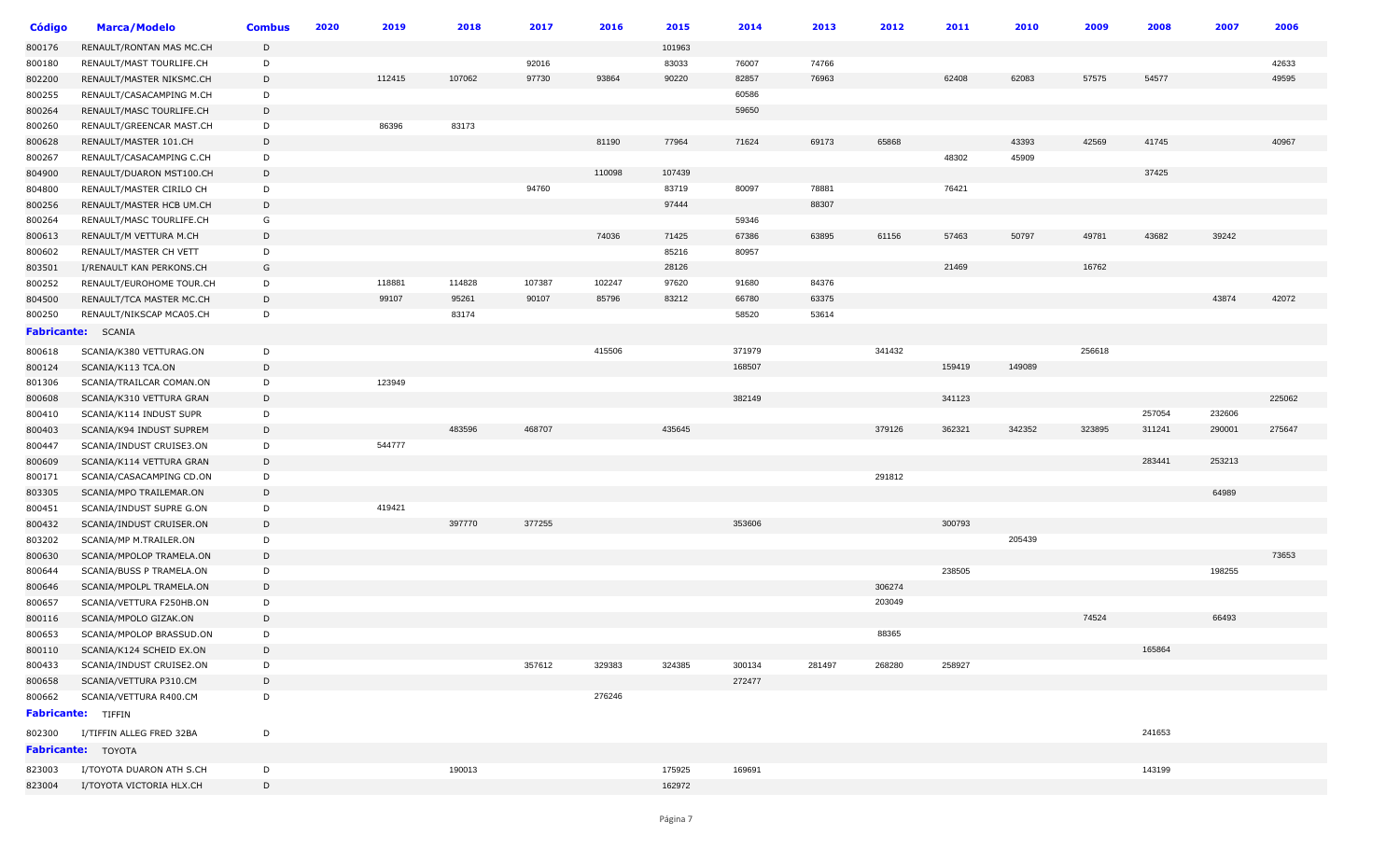| <b>Código</b> | <b>Marca/Modelo</b>           | <b>Combus</b> | 2020 | 2019   | 2018   | 2017   | 2016   | 2015   | 2014   | 2013   | 2012   | 2011   | 2010   | 2009   | 2008   | 2007   | 2006   |
|---------------|-------------------------------|---------------|------|--------|--------|--------|--------|--------|--------|--------|--------|--------|--------|--------|--------|--------|--------|
|               | <b>Fabricante:</b> TRIWAY     |               |      |        |        |        |        |        |        |        |        |        |        |        |        |        |        |
| 800272        | TRIWAY/AGUIA L                | D             |      |        |        |        | 19388  |        |        |        |        |        |        |        |        |        |        |
|               | <b>Fabricante: TUTTO</b>      |               |      |        |        |        |        |        |        |        |        |        |        |        |        |        |        |
| 800237        | TUTTO/MHT.CP                  | D             |      |        |        |        |        |        |        |        | 80464  |        |        |        |        |        |        |
|               | <b>Fabricante: VOLKSWAGEN</b> |               |      |        |        |        |        |        |        |        |        |        |        |        |        |        |        |
| 801500        | VW/1519EO UNISAUDE MH.ON      | D             |      |        |        |        |        |        |        |        |        |        |        |        |        | 108593 |        |
| 800638        | VW/VETTURA 5.140.MO           | D             |      |        |        |        |        |        |        |        |        |        |        |        | 108892 |        |        |
| 800435        | VW/INDUSTREILER BSTAR.ON      | D             |      |        |        |        |        |        |        |        | 100573 |        |        |        |        |        |        |
| 800104        | VW/9.1500DM EL SCHEID DE      | D             |      |        |        |        |        |        |        | 112875 | 96396  |        | 89564  | 88557  | 82709  |        |        |
| 800300        | VW/9150 MAXIBUS MCO MC        | D             |      |        |        |        |        |        |        |        |        | 114529 | 108820 | 98734  | 90569  | 86821  | 84914  |
| 800405        | VW/17.260 INDUST REGIA        | D             |      |        |        |        |        |        |        |        | 170825 | 163934 | 157314 | 151703 |        | 135400 | 126749 |
| 800125        | VW/SCHEID EXECUTIVE.ON        | D             |      |        |        |        |        |        | 183466 |        |        |        | 147035 |        |        |        |        |
| 800118        | VW/MPOLO GIZAK.ON             | D             |      |        |        |        |        |        |        |        |        |        | 51305  |        |        |        | 47659  |
| 800409        | VW/18320 INDUST SUPREM        | D             |      |        |        |        |        |        |        |        |        |        |        |        |        | 162713 |        |
| 801221        | <b>VW/15.180 ATHOS MC.CM</b>  | D             |      | 168600 | 164658 | 155647 | 142622 | 137332 | 118315 | 115389 |        |        | 103729 | 95982  |        |        |        |
| 803204        | VW/CAIOPIC814 TRAILER.ON      | D             |      |        |        |        |        |        |        |        |        |        |        |        | 56583  |        |        |
| 800434        | VW/INDUSTREILER STAR.ON       | D             |      |        | 151252 | 142950 | 134913 | 134403 | 132674 | 111989 | 107243 |        |        |        |        |        |        |
| 800135        | VW/MPOLO FOZ BR.ON            | D             |      |        |        |        |        |        |        |        | 150889 |        |        |        |        |        |        |
| 801703        | VW/COMIL ENGEVEL MOV.ON       | D             |      |        |        |        |        |        |        |        |        |        | 67268  | 61113  | 58503  |        |        |
| 800138        | VW/RFINDUSCAR FOZ UMT.MC      | D             |      |        |        |        |        |        |        |        |        | 80818  |        |        |        |        |        |
| 800141        | VW/KOMBI CIRILOMC.CH          | G             |      |        |        |        |        |        |        |        |        |        | 25131  |        | 18519  |        |        |
| 800412        | VW/9.150 INDUST STAR.ON       | D             |      |        |        |        |        |        |        |        | 106684 | 102679 | 97234  | 92093  | 88117  | 85949  | 78522  |
| 801803        | VW/COMIL ATHOS MC.ON          | D             |      |        |        |        | 151434 | 139415 |        |        |        |        |        |        | 90196  |        |        |
| 802400        | VW/9150OD HOBBY PRINC.MC      | D             |      |        |        |        |        |        |        |        |        |        |        |        |        |        | 72590  |
| 801802        | VW/COMIL MODIFICAR LE.ON      | D             |      |        |        |        |        |        |        |        |        | 87896  | 85350  |        |        |        |        |
| 803302        | VW/MASCA TRAILEMAR CR.ON      | D             |      |        |        |        |        |        | 154519 |        |        |        |        |        |        |        |        |
| 800625        | VW/8.120 OD VETTURA.ON        | D             |      |        |        |        |        |        |        |        |        |        |        |        | 58599  |        |        |
| 803404        | VW/VETTURA KOMBI.CH           | G             |      |        |        |        |        |        |        | 36423  |        | 33067  |        |        | 27025  |        | 23079  |
| 800607        | VW/9.1500DM VETTURA MEDI      | D             |      |        |        |        |        |        |        |        |        | 102217 | 97716  | 92885  | 88989  | 81988  |        |
| 800205        | VW/MASCA TH UM                | D             |      |        |        |        |        |        | 147588 |        |        |        |        |        | 101954 | 96952  |        |
| 800209        | VOLKS/COMIL PIA TCA.MC        | D             |      |        |        |        |        |        |        |        |        | 89442  | 79889  | 74174  | 67562  | 61411  | 56174  |
| 803604        | VW/COMIL PIAECOXRURAL.MO      | D             |      |        |        |        |        |        | 116716 |        |        |        |        |        |        |        |        |
| 800211        | VW/KOMBI BUMER GL.CH          | D             |      |        |        |        |        |        |        | 26479  |        |        |        | 20123  | 16925  | 15318  | 14803  |
| 803404        | VW/VETTURA KOMBI.CH           | D             |      |        |        |        |        |        |        | 37447  |        |        |        |        | 27025  |        | 26084  |
| 800214        | VW/MASCA CHAPECO MC.ON        | D             |      |        | 74789  | 71856  | 69030  | 63517  | 60376  |        | 57721  | 54556  |        |        | 44307  | 41615  | 37055  |
| 800204        | VW/NEOBUS TH UM               | D             |      |        |        |        |        |        |        |        |        |        |        |        |        | 64376  |        |
| 800669        | VW/MASCA ECOXTECNO .ON        | D             |      | 234408 |        |        |        |        |        |        |        |        |        |        |        |        |        |
| 800258        | VW/17.190 HCB MC .CM          | D             |      |        |        |        |        |        |        | 111666 |        |        |        |        |        |        |        |
| 800221        | VW/COMIL TCA.ON               | D             |      |        |        |        |        | 117937 | 113287 |        | 88655  | 81534  | 78092  |        |        | 65107  |        |
| 800224        | VW/MASCA EUROLAF.ON           | D             |      |        |        |        |        |        |        |        |        | 57049  | 55465  | 53913  |        |        |        |
| 800236        | VW/MASCA GV REVES MC.ON       | D             |      |        |        |        | 101334 | 93789  |        | 83500  | 82502  |        |        |        |        |        | 49976  |
| 800650        | VW/VETTURA 9.160.ON           | D             |      |        | 197962 | 184561 | 176888 | 167828 | 160971 | 154411 | 145726 |        |        |        |        |        |        |
| 800211        | VW/KOMBI BUMER GL.CH          | G             |      |        |        |        |        |        |        | 26708  |        | 23612  |        | 20212  | 19718  | 17462  | 15488  |
| 801216        | VW/BUSSCAR ATHOS MC.ON        | D             |      |        |        |        |        |        |        | 102312 | 97116  |        |        | 88526  | 82131  |        | 71133  |
| 800160        | VW/EUROBUS ESPECIALMC.ON      | D             |      |        |        |        | 107748 | 102198 | 94011  | 92121  | 87404  |        |        |        |        |        |        |
| 801302        | VW/TRAILCAR COMMANDSE.ON      | D             |      |        |        |        |        |        |        |        |        |        |        |        | 164360 |        |        |
| 800442        | VW/INDUSTREILER REGIA.ON      | D             |      |        |        |        |        | 145989 | 142689 |        |        |        |        |        |        |        |        |
| 801226        | VW/MPOLO ATHOS MC.ON          | D             |      |        |        |        |        |        | 180870 | 168343 | 155015 | 147704 |        |        |        |        | 107819 |